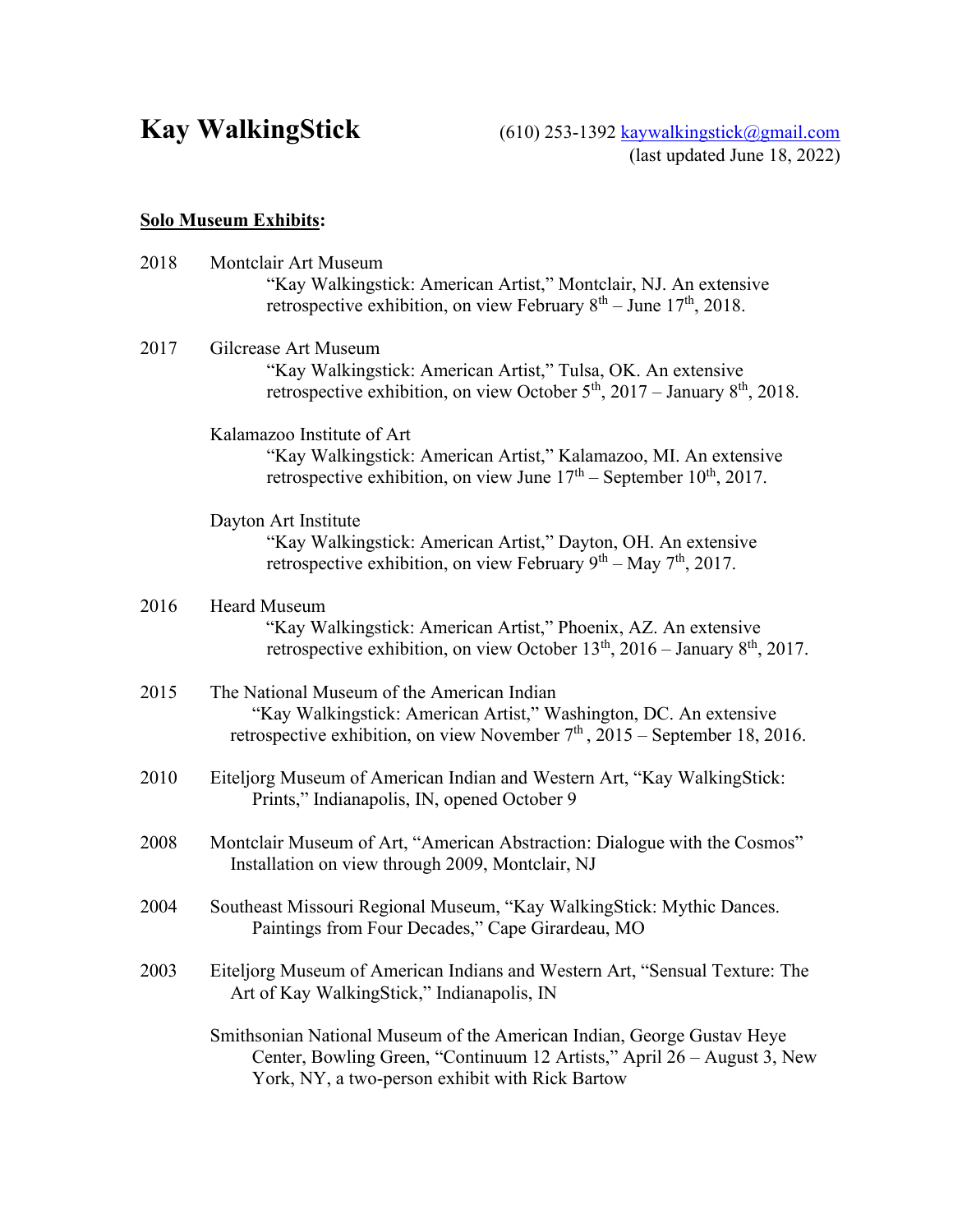| 1999 | Bayly Art Museum, "The Heritage of our Ancestor," University of Virginia,<br>Charlottesville, VA, a two person show with Jaune Quick-to-See Smith                                                                                  |
|------|------------------------------------------------------------------------------------------------------------------------------------------------------------------------------------------------------------------------------------|
| 1992 | Morris Museum, Morristown, NJ<br>Jersey City Museum, "Works on Paper," Jersey City, NJ                                                                                                                                             |
| 1991 | Hillwood Art Museum of Long Island University, C.W. Post Campus, "Kay<br>WalkingStick: 1974-1990," Brookville, NY, traveled to Heard Museum,<br>Phoenix, AZ, and to the Hartwick College Gallery, Hartwick College,<br>Oneonta, NY |

- 1985 Carl N. Gorman Museum, University of California, Davis, CA, a two-person exhibit with Kay Miller
- 1975 New Jersey State Museum, Trenton, NJ, a two-person exhibit with Peter Tilgner

## **Solo Exhibits:**

- 2022 Hales Gallery, "Mountains/Canyons/Clouds," 3/4/22 4/16/22, New York, NY
- 2021 Froelick Gallery, "Painting as Memory," 9/1/21 10/9/21, Portland, OR
- 2020 Froelick Gallery, "In the Rockies," 4/15/20 5/30/20, Portland, OR
- 2018-19 June Kelly Gallery, "Works from the 1970s 1980s," paintings 11/29/18 1/15/19, New York, NY
- 2015-16 June Kelly Gallery, "New Paintings" 11/19/15 1/5/16, New York, NY
- 2013 June Kelly Gallery, "American Landscape" April & May, New York, NY
- 2011 June Kelly Gallery, "Living in the City, Painting in the Wild" March & April, New York, NY
- 2009 Lafayette College Grossman Gallery, "Kay WalkingStick: Works on Paper 1979-2009," March 9-April 18, Easton, PA
- 2007 June Kelly Gallery, "Kay WalkingStick, Paintings" Nov. 8-Dec. 8, New York, NY
- 2002 June Kelly Gallery, "Haptic Memory," New York, NY
- 1999 June Kelly Gallery, "Recent Drawings / The Italian Suite," New York, NY Miami-Dade Community College Kendall Campus, "Kay WalkingStick," Miami, FL
- 1995 Atlantic Center for the Arts, "Works on Paper," New Smyrna Beach, FL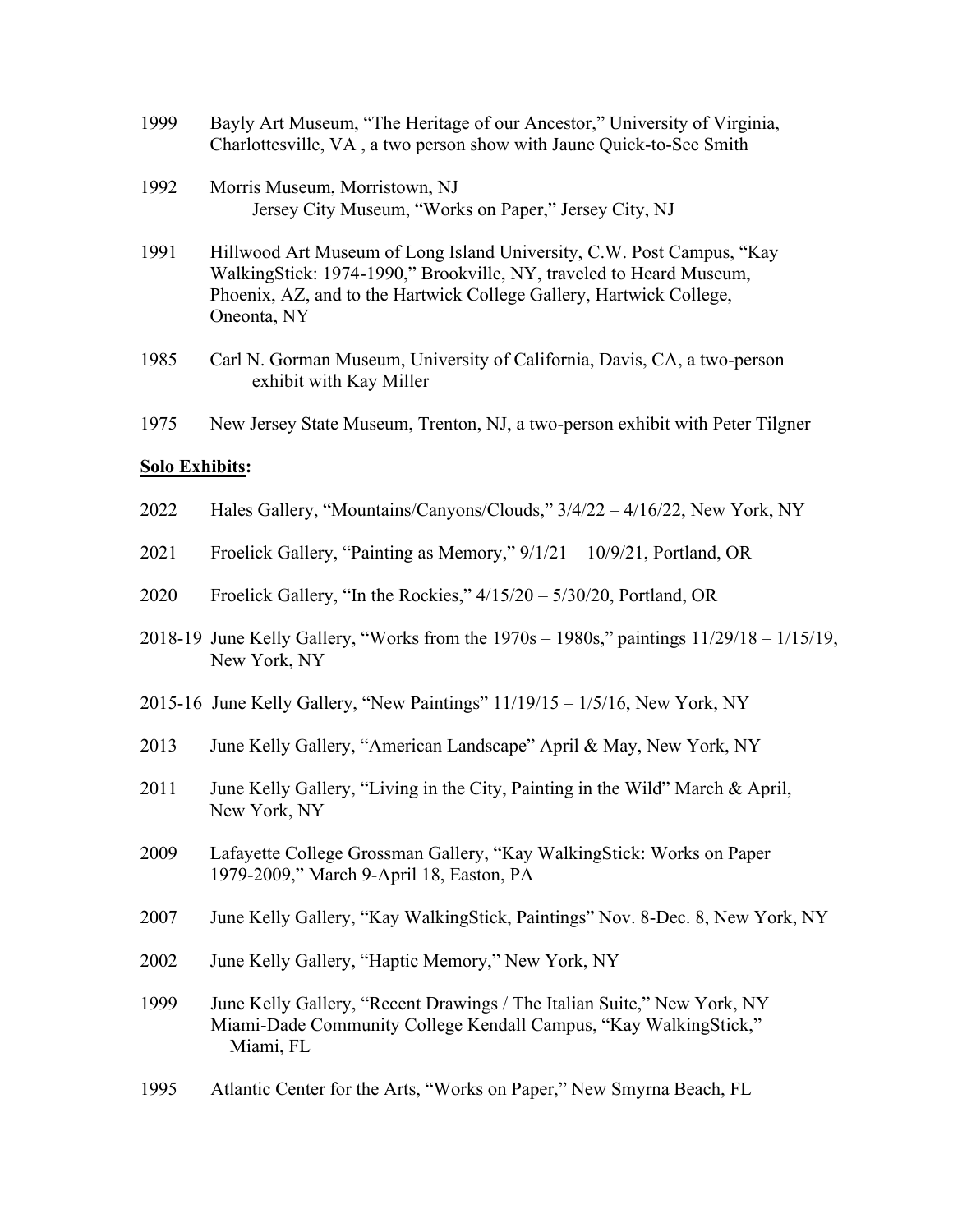| 1994 | June Kelly Gallery, "Recent Paintings," New York, NY                                                                                                                   |  |  |  |  |
|------|------------------------------------------------------------------------------------------------------------------------------------------------------------------------|--|--|--|--|
| 1993 | Galerie Calumet, Heidelberg, Germany<br>Flushing Council on the Arts, Flushing,<br>Hartell Gallery, Cornell University, Ithaca, NY                                     |  |  |  |  |
| 1991 | Elaine Horwitch Gallery, Scottsdale, AZ                                                                                                                                |  |  |  |  |
| 1990 | M-13 Gallery, New York, NY<br>Rathbone Gallery, Junior College of Albany, Albany, NY                                                                                   |  |  |  |  |
| 1989 | Union College, Cranford, NJ                                                                                                                                            |  |  |  |  |
| 1988 | Wenger Gallery, Los Angeles, CA                                                                                                                                        |  |  |  |  |
| 1987 | M-13 Gallery, New York, NY                                                                                                                                             |  |  |  |  |
| 1986 | Galleria Maray, Englewood, NJ                                                                                                                                          |  |  |  |  |
| 1985 | Beaver College, Spruance Art Gallery, Glenside, PA<br>Ohio State University, Hopkins Hall Gallery, Columbus, OH, Visiting Artist<br>Exhibit                            |  |  |  |  |
| 1984 | Fort Lewis College, Fine Arts Gallery, Durango, CO<br>Bertha Urdang Gallery, New York, NY<br>Wenger Gallery at the Fine Arts Building, San Diego, CA                   |  |  |  |  |
| 1981 | Bertha Urdang Gallery, "Painting on Paper," New York, NY                                                                                                               |  |  |  |  |
| 1979 | Wenger Gallery, San Diego, CA                                                                                                                                          |  |  |  |  |
| 1978 | Bertha Urdang Gallery, New York, NY                                                                                                                                    |  |  |  |  |
| 1976 | Soho Center for the Visual Arts, New York, NY                                                                                                                          |  |  |  |  |
| 1969 | Cannabis Gallery, New York, NY                                                                                                                                         |  |  |  |  |
|      | <b>Selected Group Exhibits</b>                                                                                                                                         |  |  |  |  |
|      | 2020-21 Hales Gallery, 547 W 20 <sup>th</sup> St, New York, NY 10011, "Site: Virginia Jaramillo, Kay<br>WalkingStick, Mary Webb," December 1, 2020 - February 6, 2021. |  |  |  |  |

2020-21 Eiteljorg Museum, "Powerful Women," May 2, 2020 – April 4, 2021, Indianapolis, IN.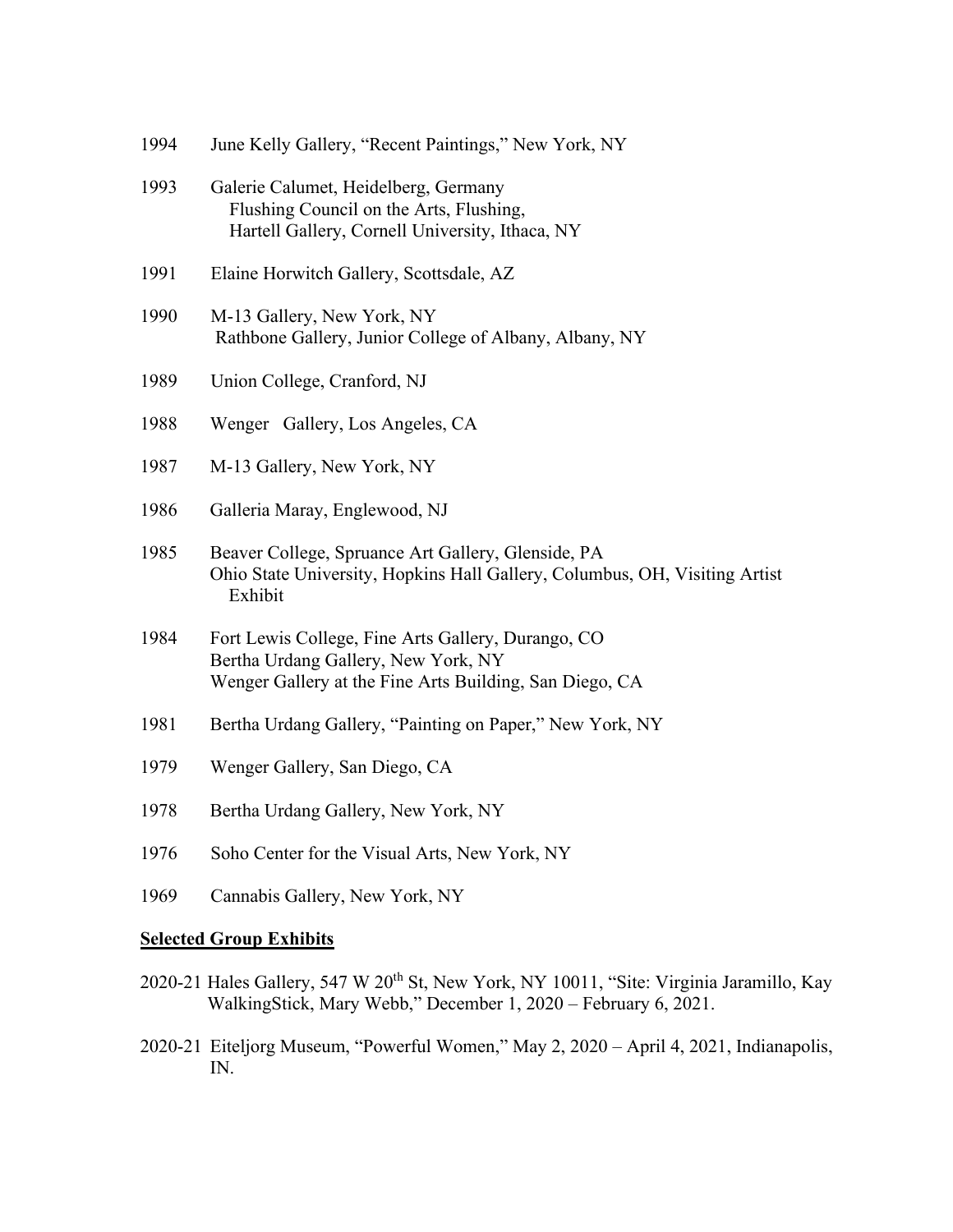- 2019-21 National Museum of the American Indian, "Stretching the Canvas: Eighty Years of Native Painting," November 16, 2019 to Fall, 2021, 1 Bowling Green, New York, NY.
- 2019 Phillips Auction House, "NOMEN: American Women Artists from 1945 to Today," June 19- August 3, 2019, 450 Park Avenue, New York, NY 10022
- 2019 Minneapolis Institute of Art, "Hearts of our People: Native Women Artists," June 2- August 18, 2019
- 2019 The Whitney Museum of American Art, "Spilling Over: Painting Color in the 1960s" March 29<sup>th</sup> – summer 2019. New York, NY
- 2018 Crystal Bridges Museum of American Art, "At for a New Understanding Native Voices 1950s to Now," October  $6<sup>th</sup>$ , 2018 – January 7<sup>th</sup>, 2019. Bentonville, AR. To travel to Institute of American Indian Arts, Santa Fe, NM; Nasher Museum of Art, Duke University, Durham, NC; and Frist Art Museum, Nashville, TN.
- 2017 Virginia Museum of Fine Arts, "Hear My Voice: Native American Art of the Past and Present," August  $19^{th}$  – November  $26^{th}$  2017. Richmond, VA.
- 2016 Heard Museum, "Personal Journeys: American Indian Landscapes" February 27th September 28<sup>th</sup>. Phoenix, AZ.
- 2011 Peabody Essex Museum "Shapeshifting: Transformations in Native American Art" January 14th - April 29<sup>th</sup>. Salem, MA.
- 2011 Booth Western Art Museum "Western American Art South of the Sweet Tea Line III" September 24th - February 12<sup>th</sup>. Cartersville, GA.
- 2011 America: Now + Here an exhibition of visual and verbal artists curated by Eric Fischl. To travel for 2 years opening in Kansas City, May 5<sup>th</sup>, 2011.
- 2010 Hallie Ford Museum of Art at Willamette University, "The Third Crow's Shadow Institute of the Arts Biennial," October 2-November 28, Salem, OR. National Museum of the American Indian, "Vantage Point: The Contemporary Native Art Collection," September 25, 2010-August 2011, Washington D.C. 25 artists.
	- Chiaroscuro Gallery, "Collected Voices: Contemporary Native Art," Santa Fe, NM August 20-September 10.
- 2009 Gallery Ami & Kanono, "The Figure and Space, An Intimate Relationship," curated by Curlee Raven Holton, June 8-20, Osaka, JAPAN, five person show

Colorado Springs Fine Arts Center, El Pomar Galleries, "Personal Paradise: Contemporary Perspectives on Landscape Painting," curated by Tariana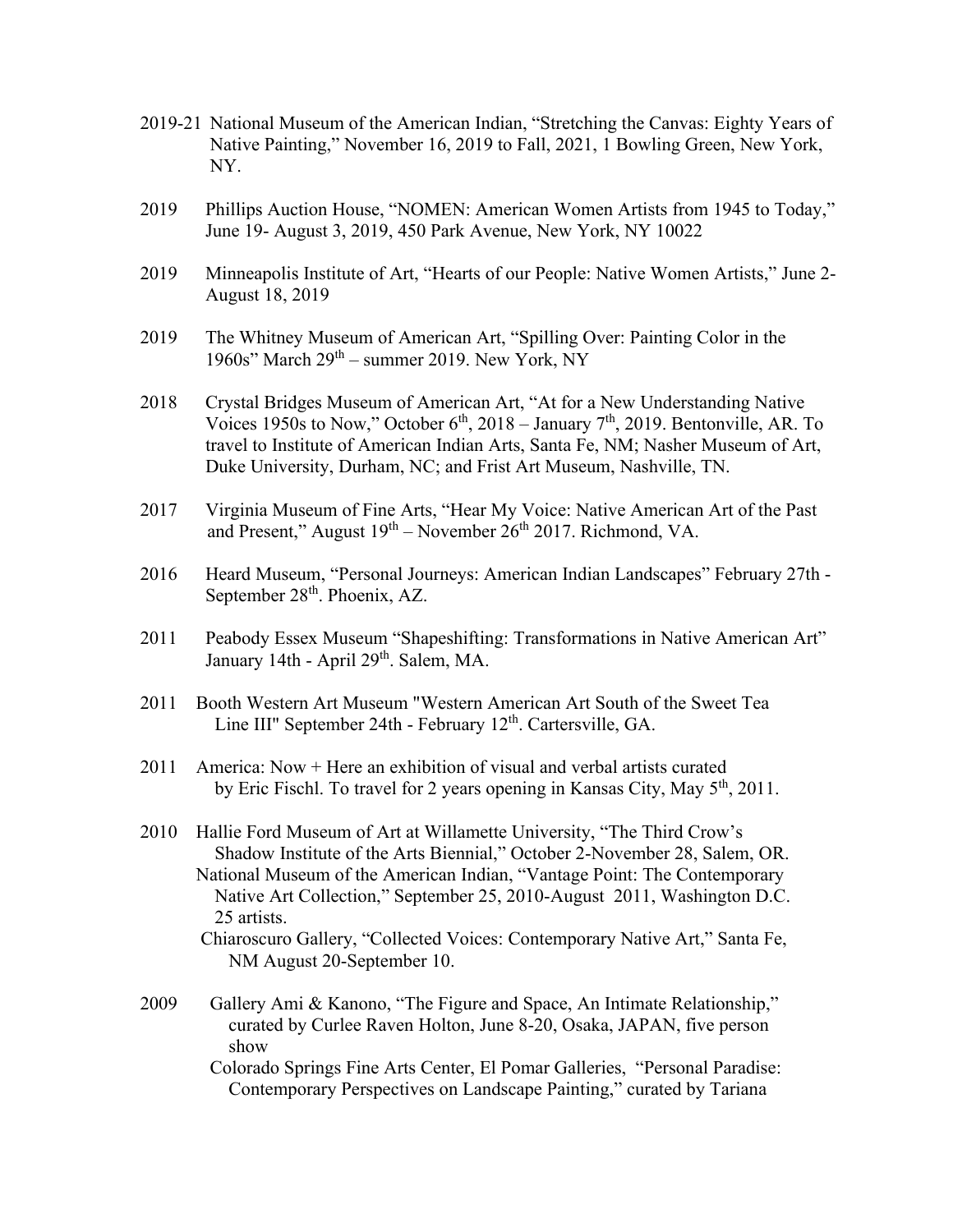|      | Navas-Nieves, September 11-December 7, Colorado Springs, CO, four<br>person show                                                                                                                                                                                                                                                                                                                                                                                                                                                          |
|------|-------------------------------------------------------------------------------------------------------------------------------------------------------------------------------------------------------------------------------------------------------------------------------------------------------------------------------------------------------------------------------------------------------------------------------------------------------------------------------------------------------------------------------------------|
|      | Heard Museum Shop, Berlin Gallery, "New Directions: Nathan Hart + Sarah<br>Sense + Kay WalkingStick," April 7-May 6, Phoenix, AZ                                                                                                                                                                                                                                                                                                                                                                                                          |
| 2008 | Morris Museum, "Timeless: The Art of Drawing," Morristown, NJ<br>Landfall Press, "Facing West," curated by Jack Lemon, Santa Fe, NM<br>Kentler International Drawing Space, "Native Voices: Contemporary<br>Indigenous Art," co-curated by Deborah Everett and Raquel Chapa,<br>Brooklyn, NY                                                                                                                                                                                                                                              |
| 2007 | Nicole Fiacco Gallery, "Post Identity," Hudson, NY<br>St. John's University, Dr. M. T. Geoffrey Yeh Art Gallery, "From the Inside<br>Out: Feminist Art Then & Now," curated by Claudia Sbrissa, Queens, NY<br>Ceres Gallery, "AGENTS of Change: Women, Art & Intellect," curated by Dr.<br>Leslie King-Hammond, New York, NY                                                                                                                                                                                                              |
| 2005 | Wheelwright Museum of the American Indian, "About Face: Self Portraits By<br>NativeAmerican and First Nations Artists," Santa Fe, NM                                                                                                                                                                                                                                                                                                                                                                                                      |
| 2004 | Artrain, "Native Views: Influences of Modern Culture" opened in Tempe, AZ,<br>traveling throughout the United States through 2007<br>Heights Arts Contemporary Community Gallery, "Master Artist, Master Printmaker<br>Portfolio," traveling exhibit, Cleveland, OH<br>Jane Voorhees Zimmerli Art Museum, "Transcultural New Jersey: Cross Currents<br>in the Mainstream," curated by Stacy Smith, Jeffrey Wexler & Isabelle Nazario,<br>New Brunswick, NJ<br>Bristol, Myers, Squibb, "Hearing Voices: Personal Narratives," New York, NY |
| 2003 | Eiteljorg Museum of American Indians and Western Art, "Path Breakers," curated<br>by Jennifer Complo McNutt, Indianapolis, IN<br>Institute of Contemporary Art at Maine College of Art, "Skowhegan 2002003<br>Faculty Exhibition," Portland, ME<br>Library of Congress, "Creative Space: Fifty Years of Robert Blackburn's<br>Printmaking Workshop," curated by Katherine Blood and Deborah Cullen,<br>Washington D.C.                                                                                                                    |
| 2002 | Bruce Museum of Arts and Science, "In Search of the Dream: The American<br>West," curated by Deborah Brinkerhoff, Greenwich, CT<br>National Academy of Design, "177 <sup>th</sup> Annual Exhibition," New York, NY<br>Solomon Gallery, "Beyond Boundaries "Seattle, WA (a 3 person show)<br>Yaeger Museum, "Recent Paintings of Phil Young, Alan Michelson and Kay<br>WalkingStick", Hartwick College, Oneonta, NY                                                                                                                        |
| 2001 | Montclair Art Museum, "Primal Visions: Albert Bierstadt 'Discovers' America,"                                                                                                                                                                                                                                                                                                                                                                                                                                                             |

Montclair, NJ, one year of travel to Columbus Museum of Art, Columbus, OH,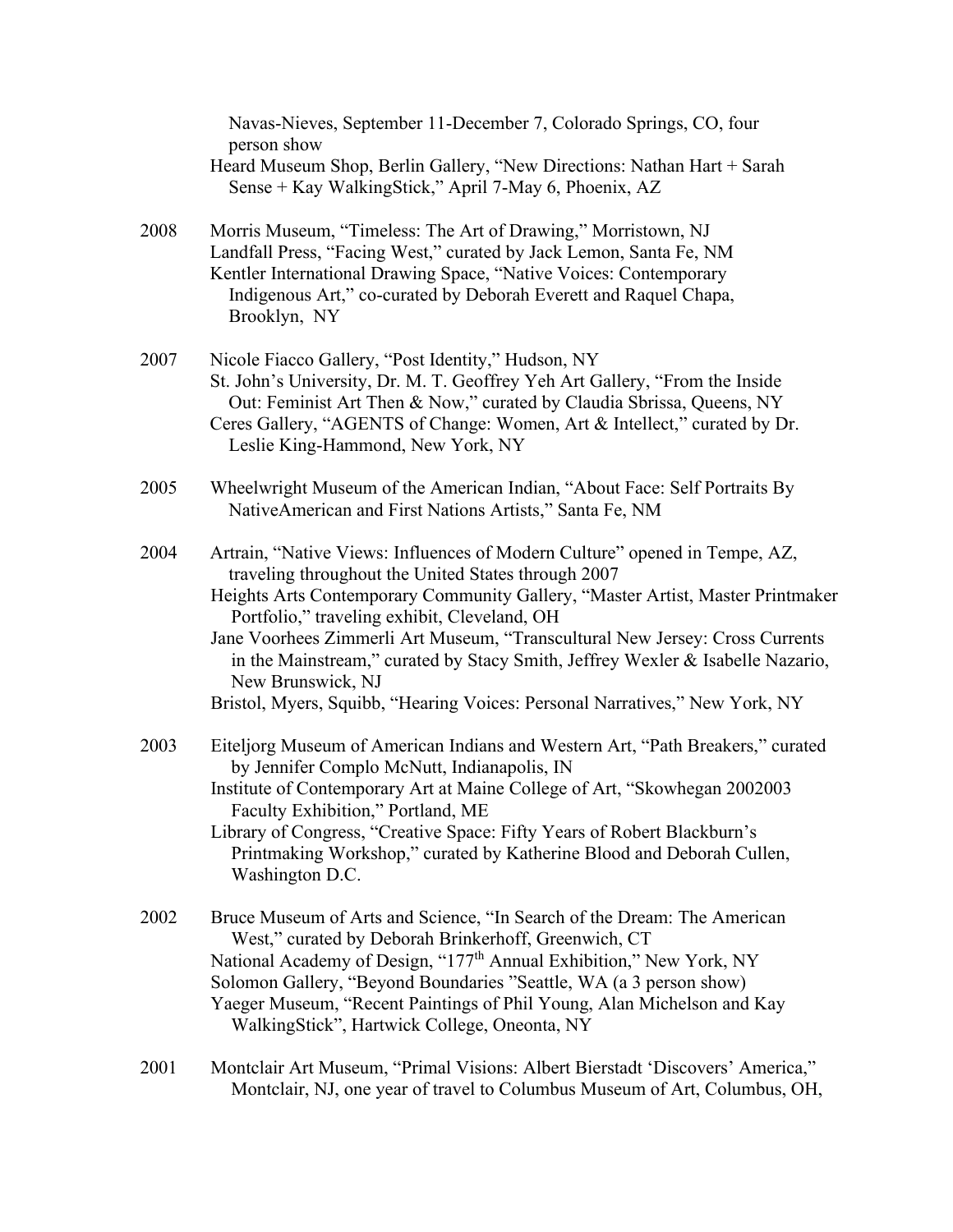|      | and Crocker Art Museum, Sacramento, CA<br>Arts Center, Rockefeller Gallery, "National Drawing Invitational,"<br>Little Rock, AR                                                                                                                                                                                                                                                     |
|------|-------------------------------------------------------------------------------------------------------------------------------------------------------------------------------------------------------------------------------------------------------------------------------------------------------------------------------------------------------------------------------------|
| 2000 | Neuberger Museum of Art, "End Papers, Drawings 1890-1900, 1990-2000,"<br>curated by Judy Collishan, Purchase, NY                                                                                                                                                                                                                                                                    |
|      | Oklahoma State University, Gardiner Art Gallery, "Anticipating the Dawn," curated<br>by Anita Fields, Stillwater, OK                                                                                                                                                                                                                                                                |
|      | Institute of American Indian Arts, "Indian Time," curated by B. Spang, T. Lowe, E.<br>Heap of Birds, and R. Hill, Santa Fe, NM                                                                                                                                                                                                                                                      |
|      | National Museum of the American Indian, Smithsonian Institution, "Who Stole the<br>Teepee?" George Gustav Heye Center, New York, NY, to travel 4 years                                                                                                                                                                                                                              |
| 1999 | New Jersey Center for Visual Arts, "3 Artists-3 Stories," Summit, NJ<br>Scuola dei Tiraoro e dei Battioro, "Ceremonial," Venice Biennale, Venice, Italy<br>Montclair Art Museum, "Waxing Poetic: Encaustic Art in America," Montclair, NJ,<br>traveled to Knoxville Musuem of Art, Knoxville, TN<br>Heard Museum, "Art in 2 Worlds: The Native American Fine Art Invitational 1983- |
|      | 1997," Phoenix, AZ                                                                                                                                                                                                                                                                                                                                                                  |
| 1998 | Hampton University, "Nourishing Heart Creative Hands," curated by LewAllen<br>Contemporary Gallery, Hampton, VA                                                                                                                                                                                                                                                                     |
|      | Jan Cicero Gallery, "Earthly Visions, Landscape Real & Imagined,"<br>Chicago, IL                                                                                                                                                                                                                                                                                                    |
|      | LewAllen Contemporary Gallery, "Crossing Cultures," Santa Fe, NM                                                                                                                                                                                                                                                                                                                    |
| 1997 | Institute of American Indian Arts Museum, "The New York Experience," curated<br>by Joanna Osborn-Bigfeather, Santa Fe, NM                                                                                                                                                                                                                                                           |
|      | Museum of Indian Arts and Culture, "Native Abstraction: Modern Forms, Ancient<br>Ideas," curated by Charleen Touchette, Santa Fe, NM                                                                                                                                                                                                                                                |
|      | University of Wisconsin, "We Are Many, We Are One," La Cross, WI, one year of<br>travel                                                                                                                                                                                                                                                                                             |
| 1996 | University of Missouri, "Native Papers: Joe Feddersen, James Lavadoor, Kay<br>WalkingStick, Phil Young," St. Louis, MO                                                                                                                                                                                                                                                              |
|      | Katonah Museum of Art, "Changing Horizons: Landscape on the Eve of the<br>Millenium," Katonah, NY                                                                                                                                                                                                                                                                                   |
|      | Cherokee National Museum, "Cherokee, the Fire Takers," Curated by Sara Bates,<br>Tahlequah, OK                                                                                                                                                                                                                                                                                      |
|      | Rose Art Museum at Brandeis University, "Honorees of W.C.A 1996,"<br>Boston, MA                                                                                                                                                                                                                                                                                                     |
|      | Currier Gallery of Art, "Retreat and Renewal: Painting and Sculpture by<br>MacDowell Art Colonists," Manchester, NH, to travel 1 year<br>Wichita Art Museum, Wichita, KS, and to the National Academy of Design,<br>New York, NY                                                                                                                                                    |
|      | Jan Cicero Gallery, "Native Streams," Chicago, IL, two years of travel                                                                                                                                                                                                                                                                                                              |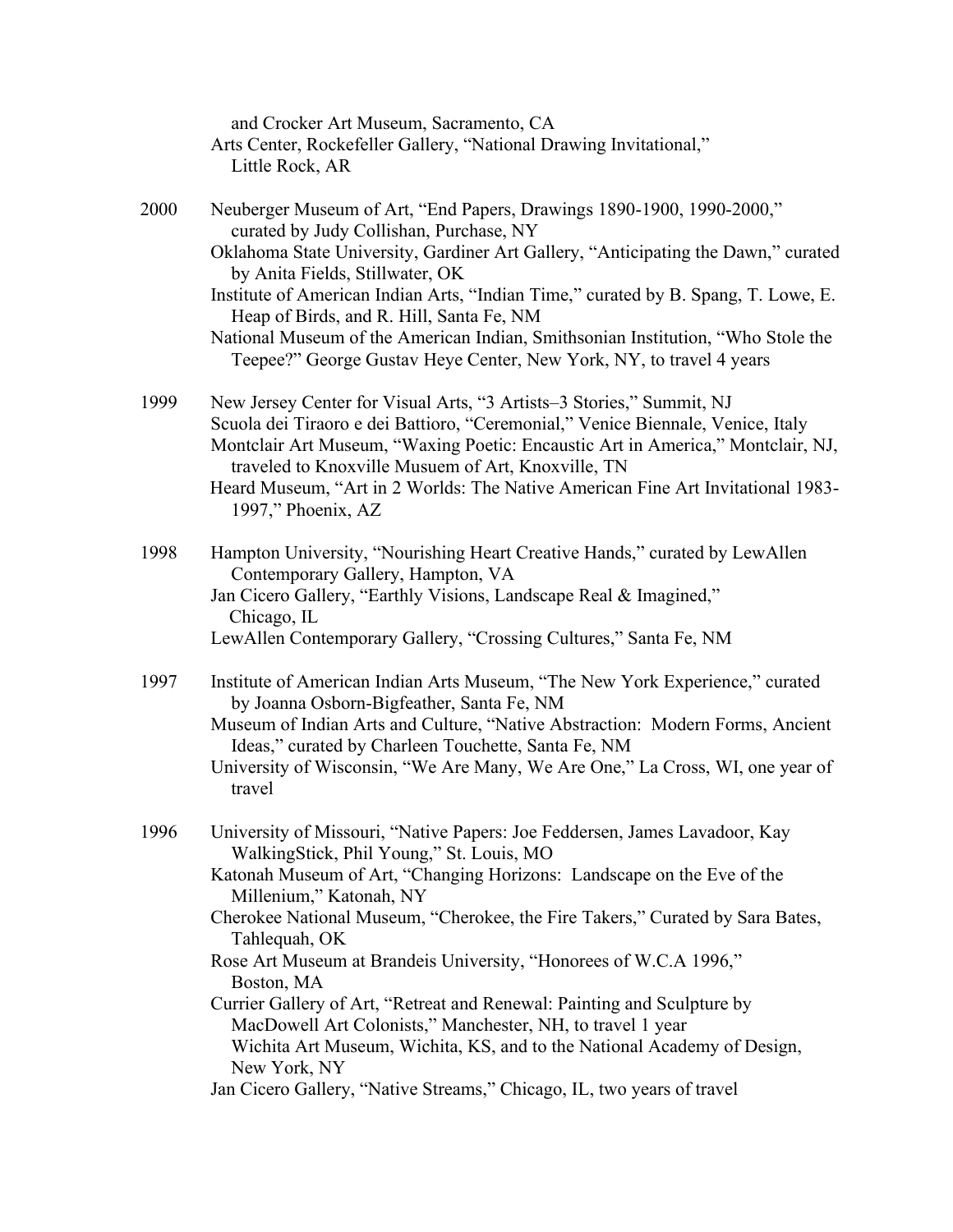- 1995 William Busta Gallery, Print Annual, Cleveland, OH American Indian Contemporary Arts, "Indian Humor," San Francisco, CA, two years of travel to other venues Atrium Gallery, University of Connecticut, "Common Ground: Phil Young and Kay WalkingStick," University of Connecticut, Storrs, CT Castle Gallery, College of New Rochelle, "Legacies: Native American Women Artists," New Rochelle, NY
- 1994-95 Cairo Biennial, USIA Exhibit, "Strategies of Narration," curated by Deborah Cullen, Cairo, Egypt, two years of travel in Africa
- 1993-94 University of British Columbia, Museum of Anthropology, "Multiplicity: A New Cultural Strategy," curated by Robert Houle, Vancouver, BC, Canada
- 1993 Renee Fotouhi, "Indian Territories: 20<sup>th</sup>-Century American Artists Dismantle 19<sup>th</sup>-Century Euro-American Myths," East Hampton, NY Gallery North, "The Environmentalists," Setauket, NY Bernice Steinbaum Gallery, "1993 Artists' Greetings for 1994," New York, NY
- 1992 Wooster College Art Museum, "We the Human Beings," Wooster, OH, two years of travel to other venues
	- National Gallery of Canada, "Land, Spirit, Power," Ottawa, ON, Canada, two years of travel internationally
	- Paine-Weber Gallery, "Ten from Queens," New York, NY
	- Center on Contemporary Art, "Decolonizing the Mind," Seattle, WA
	- Howard Yezerski Gallery, "Artifacts of Various Civilizations," Boston, MA
	- Calumet Galerie, "Six Directions," Heidelberg, Germany

Cleveland State University Gallery, "Vision Quest," curated by Robert Thurmer, Cleveland, OH

- Hillwood Art Museum, "Bob Blackburn's Printmaking Workshop: Artists of Color," Brookville, NY, two years of travel in the USA, two years of travel with the USIA in Africa
- Ithaca College, Handwerker Gallery, "Ten from New York," curated by Joy Adams, Ithaca, NY
- Golden Artist Colors Gallery, "For the Seventh Generation: Native American Artists Counter the Quincentenary, Columbus, New York," curated by Phil Young, Columbus, NY

1991 National Museum of Women in the Arts, "Presswork, the Art of Women Printmakers," Washington, DC, two years of travel in the USA American Indian Contemporary Arts Gallery, "Light on the Subject, the Environment," San Francisco, CA Security Pacific Gallery, "Interface/Innerface," Seattle, WA The Baxter Gallery, Portland School of Art, "Other Voices," Portland, ME Evergreen State College, "The Submuloc Show, in Response to the Columbus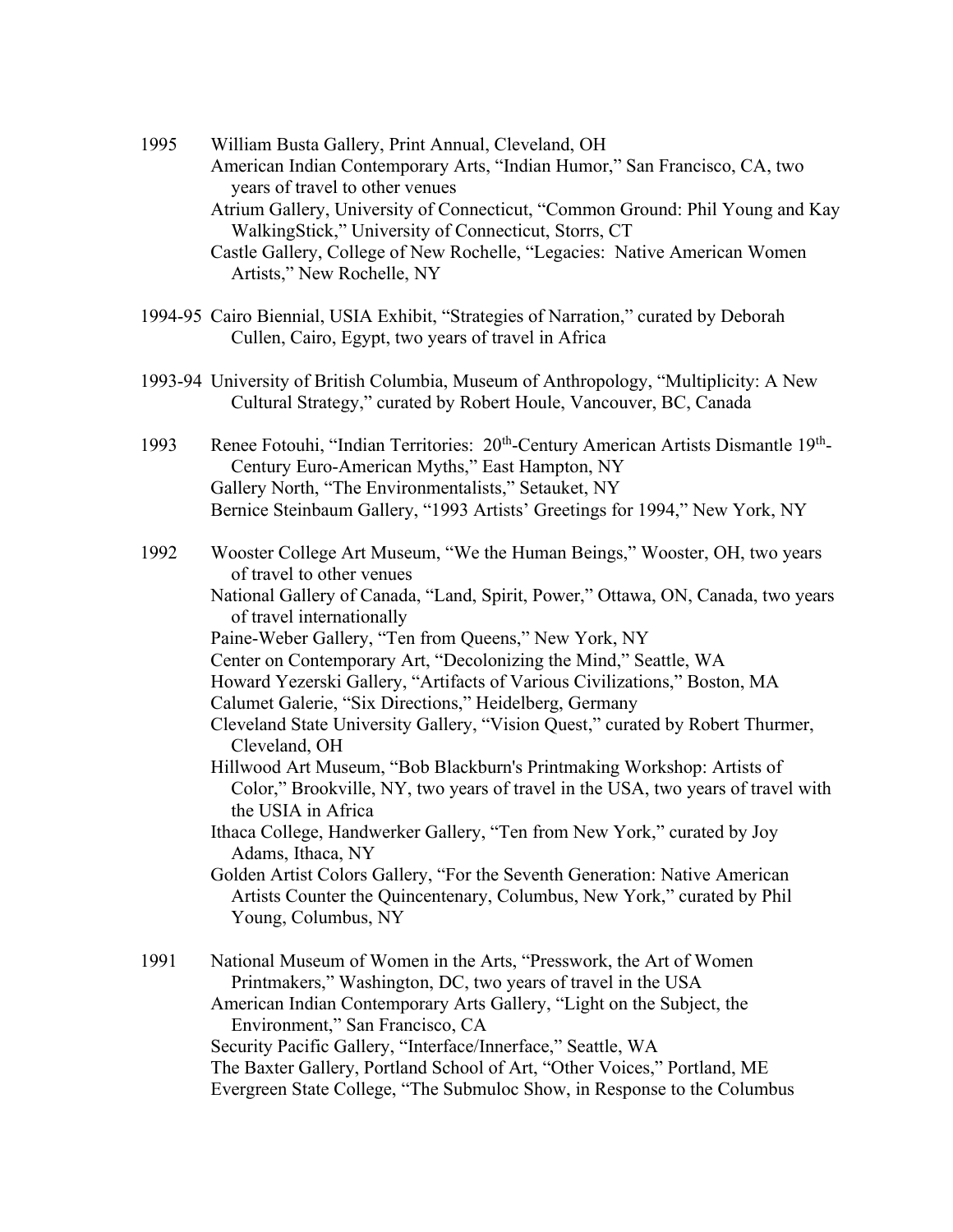|      | Wohs," Olympia, WA, three years of travel in the USA<br>University Art Gallery, SUNY, Albany, "Our Land/Ourselves, American Indian<br>Contemporary Artists," Albany, NY, three years of travel in the USA<br>Heard Museum, "Shared Visions, Native American Painters and Sculptors of the<br>20th Century," Phoenix, AZ, five years of travel internationally                                                                                                                                                                                 |
|------|-----------------------------------------------------------------------------------------------------------------------------------------------------------------------------------------------------------------------------------------------------------------------------------------------------------------------------------------------------------------------------------------------------------------------------------------------------------------------------------------------------------------------------------------------|
| 1990 | The New Museum, "The Decade Show, Frameworks of Identity in the 1980s," a<br>three-museum show including The Studio Museum in Harlem, Museum of<br>Contemporary Hispanic Art (MoCHA), and the New Museum, New York, NY                                                                                                                                                                                                                                                                                                                        |
| 1989 | WARM Gallery, "Traditions Emerging into the Future," Minneapolis, MN,<br>traveled to University of Wisconsin, River Falls, WI<br>Hillwood Gallery, C.W. Post College, Long Island University, "100 Women<br>Artists' Drawings," two years of travel in the USA<br>United States Information Agency, "100 Women Artists' Drawings," curated by<br>Judith Van Wagner, traveled in South America<br>New Visions Gallery, "NY Connections," curated by Verlaine Boyd, Ithaca, NY                                                                  |
| 1988 | American Academy and Institute of Arts and Letters, 40th Annual Purchase<br>Exhibition, New York, NY<br>Goddard-Riverside Community Center, "Unity," curated by Deidre Scott and<br>Tommy Arey, New York, NY<br>Intar Gallery, "Autobiography, In Her Own Image," curated by Howardena Pindell,<br>New York, NY                                                                                                                                                                                                                               |
| 1987 | Artists Space, "We the People," curated by Jimmie Durham and Jean Fisher, New<br>York, NY<br>American Academy and Institute of Arts and Letters, 39 <sup>th</sup> Annual Purchase<br>Exhibition, New York, NY<br>Morris Museum, "NJ Fellowship Exhibit," Morristown, NJ<br>Morris Museum, "Soaring Spirit: Contemporary Native American Arts," curated by<br>Diane Hartman, Morristown, NJ<br>Montana State University, "Traditions in a New Age," Bozeman, MT<br>Yellowstone Art Center, "Contemporary Native American Artist," Billings, MT |
| 1986 | Sierra Nevada Museum, "Native American Art, Our Contemporary Visions," Reno,<br>NV<br>Native Business Summit Foundation of Canada, curated by Robert Houle, Toronto,<br>ON, Canada<br>Quintana's Gallery of Indian-Western Art, Portland, OR<br>Exit Art, "Consensus," New York, NY<br>Henry St. Settlement House, "Transforming Landscape," W.C.A. Show, New York,<br>NY<br>Doubletree Gallery, "Seven NJSCA Fellowship Recipients," Montclair, NJ                                                                                           |
| 1985 | Bernice Steinbaum Gallery, "AdoRnmenTs," New York, NY, 2 years of travel                                                                                                                                                                                                                                                                                                                                                                                                                                                                      |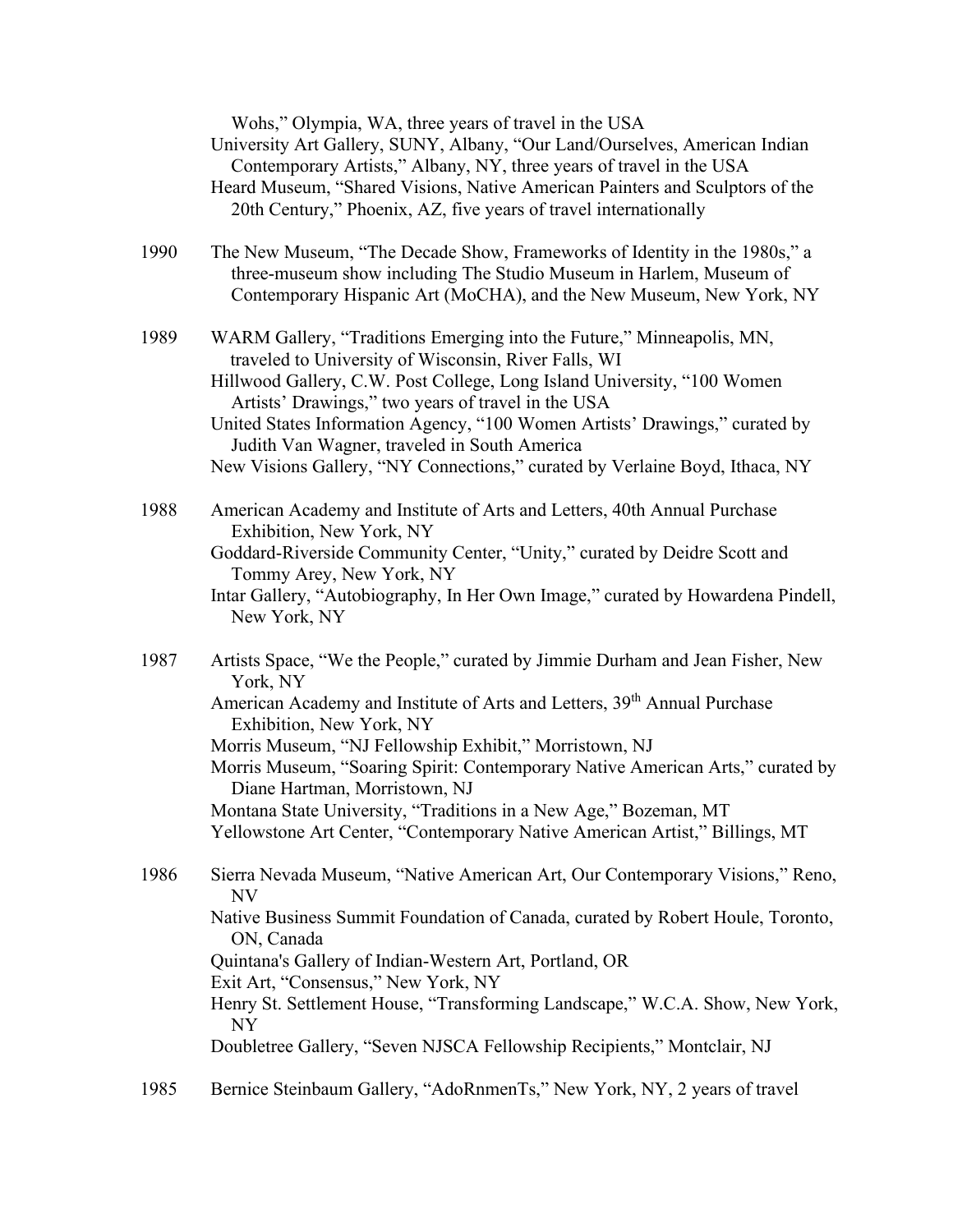|      | Heard Museum, "Second Biennial Invitational," Phoenix, AZ<br>Gallery 53, "Homage to the American Elm," Cooperstown, NY, one year of travel<br>in New York State                                                                                                                                                                                                                                                                                       |
|------|-------------------------------------------------------------------------------------------------------------------------------------------------------------------------------------------------------------------------------------------------------------------------------------------------------------------------------------------------------------------------------------------------------------------------------------------------------|
|      | Yellowstone Art Center, "New Ideas from Old Traditions," Billings, MT<br>Modernism Gallery, "40 New York Artists," San Francisco, CA<br>Newark Museum, "5 <sup>th</sup> Biennial Exhibition of NJ Artists," Newark, NJ<br>College of Wooster Art Museum, "Four Native American Painters," Wooster, OH<br>Gallery of the American Indian Community House," Women of Sweetgrass, Cedar,<br>and Sage," curated by Jaune Quick-To-See Smith, New York, NY |
| 1984 | Harm Bouckaert Gallery, "A Personal Choice," New York, NY<br>Gallery Akmak, "Signals," Berlin, West Germany, curated by Katrina Hartje, two<br>years of travel throughout Europe<br>Robeson Gallery, Rutgers University, "New Jersey Curators Choice," curated by<br>Helene Seeman, Newark, NJ<br>Hart Senate Office Building, Suite of Senator Frank R. Lautenberg, "Fine Art by<br>New Jersey Artists," Washington, DC                              |
| 1983 | Brooklyn Terminal, "Terminal Show," curated by Ted Castle, Brooklyn, NY<br>Oklahoma State University, Gardner Art Gallery, "Contemporary Native American<br>Art," Stillwater, OK, one year of travel in the USA                                                                                                                                                                                                                                       |
| 1982 | Bertha Urdang Gallery, "Ten Year Survey," New York, NY<br>Israel Museum, "Tribute to Bertha Urdang," Jerusalem, Israel<br>Wykoff Gallery, "American Contemporaries," Wykoff, NJ                                                                                                                                                                                                                                                                       |
| 1981 | Robeson Gallery, Rutgers University, "South of New York, North of New<br>Brunswick," Newark, NJ<br>Jersey City Museum, "Invitational 1981," Jersey City, NJ<br>Newark Museum, "New Jersey Artists, Third Biennial Exhibition," Newark, NJ,<br>Jurors: Paterson Sims, Linda Shearer<br>Pratt Manhattan Center, "Dark Thoughts, Black Paintings," curated by Ellen<br>Schwartz, New York, NY                                                            |
| 1980 | Bronx Museum of the Arts, "Marking Black," curated by Madeline Burnside and<br>Jeanette Ingberman, Bronx, NY<br>Erickson Gallery, "Painting as Percept," New York, NY<br>Southern Plains Indian Museum, "Four Native American Women,"<br>Anadarko, OK                                                                                                                                                                                                 |
| 1976 | Morris Museum of Arts and Sciences, "Viewpoint 76," curated by Mary Chandor,<br>Morristown, NJ                                                                                                                                                                                                                                                                                                                                                        |
| 1975 | Aldrich Museum, "Contemporary Reflections 1974-75," Ridgefield, CT<br>Douglas College, "Six New Jersey Women Artists," New Brunswick, NJ<br>Meadowbrook Art Gallery, Oakland University, "Contemporary Reflections                                                                                                                                                                                                                                    |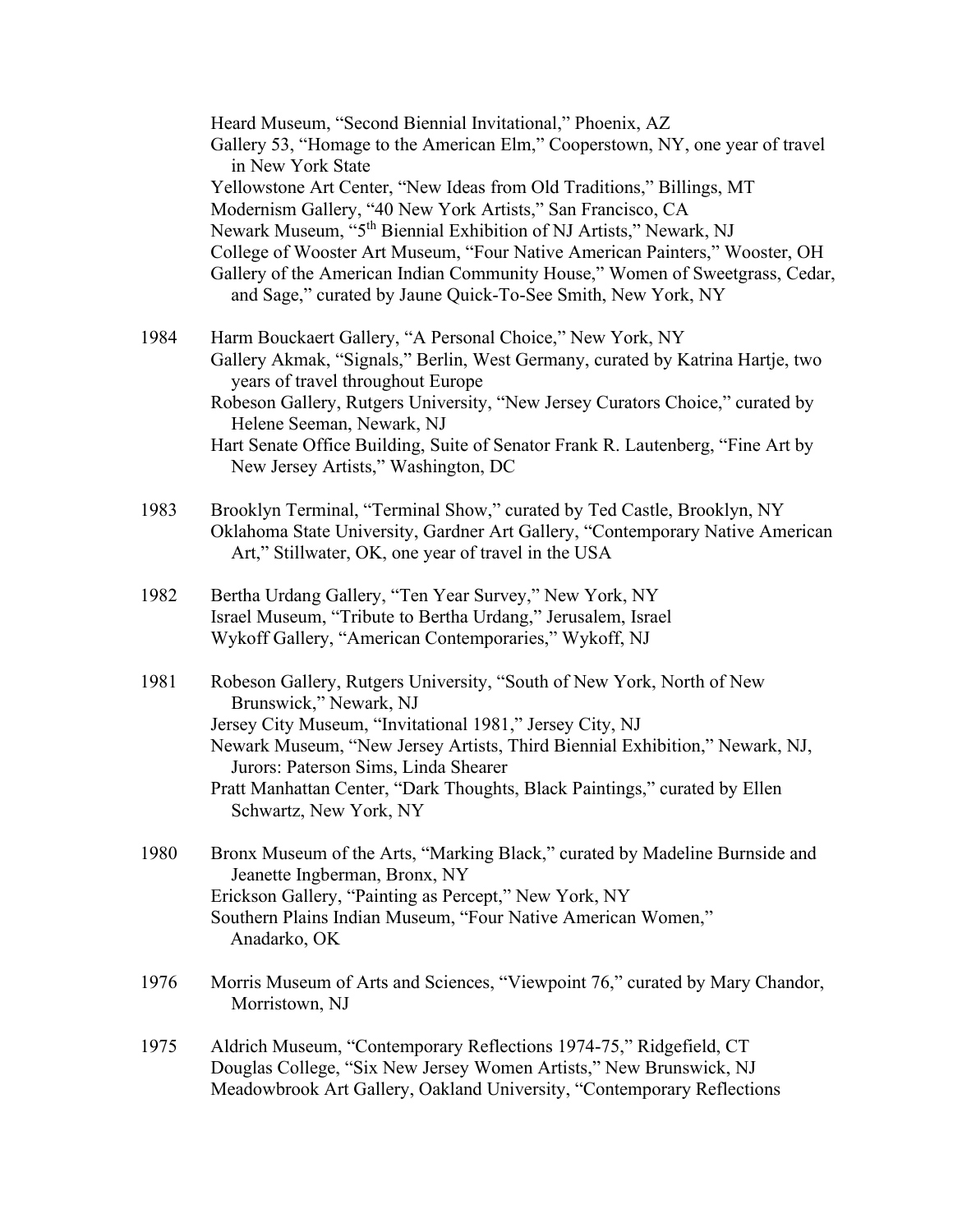Selected Works," Rochester, MI, traveled to Flint Institute of Art, Flint, MI Brooklyn Museum, "Works on Paper," WIA Exhibition, Brooklyn, NY

## **Other Events and Projects:**

| 2019 | U.S. Art in Embassies Program, Ankara, Turkey, "Wapanoag Coast," 2015-18.     |
|------|-------------------------------------------------------------------------------|
| 2016 | WETA Janis Goodman and Bill Dunlap join WETA Around Town host Robert          |
|      | Aubry Davis to discuss the exhibit "Kay Walking Stick: An American Artist" at |

the National Museum of the American Indian. April 8, 2016. 2015 "Seizing the Sky: Redefining American Art," symposium at the National Museum of the American Indian in Washington DC, November 5, 2015. (12 part video series of the symposium on YouTube:

https://www.youtube.com/playlist?list=PLS6nSmuURFJB6MduwknOCyjyjSxW J4iqn

- 2011 U.S. Art in Embassies Program, Namibia, Africa, "With Love to Marsden," 1995.
- 2011 YouTube NMAI interview about WalkingStick's Chief Joseph Series
- 2010 "Art Through Time: A Global View" a PBS series which includes an interview about WalkingStick's life and work -- segment #10 "The Natural World."
- 2004 Guest artist at "Experimental Printmaking Institute," with printers Marisha Sions and Professor Curlee Holton, Lafayette College, Easton, PA. (July 2004)
- 2003 Guest Artist, Crow Shadow Press, Pendelton, OR
- 2002 Skowhegan Lecture Archives, 2002 lecture available online to researchers. See https://www.moma.org/learn/resources/archives/EAD/Skowheganf
- 2001 Guest Curator, Catalogue Essayist, Heard Museum, Phoenix, AZ, for exhibit "So Fine!: Masterworks of Fine Art from the Heard Museum," which opened in 2002
- 2001 Commission, University of Arizona, Tucson, AZ, 17"x26" color lithograph, for a print portfolio of 10 Native American Artists made with Jack Lemmon, master printer
- 1998 Commission, Kresge Art Museum, New York, NY, 15"x30" lithograph made at the Printmaking Workshop, edition of 50
- 1993 Lecture by Erin Valentine at the National Museum of American Art, "Death, Pleasure and Formations of Identity: The Art of Kay WalkingStick," November 16, Washington, DC
- 1993 Public Art Project, "The Post-Colonial Landscape," design for the Billboard Project of the Mendel Art Center, Saskatoon, SK, Canada, August 23-September 20
- 1987 Commission, Cathedral of the Sacred Heart, Newark, NJ, screen print, edition of 100

## **Publications–Reviews and Articles:**

- 2021 Smithsonian American Art Museum Blog, "Kay WalkingStick and the Indigenous Presence in American Landscape Painting," by Melissa Ho, Curator of 20th Century Art at the Smithsonian American Art Museum, November 10, 2021. https://americanart.si.edu/blog/artist-kay-walkingstick
- 2020 Joanne Mattera Art Blog, "Mothers of Invention: Kay WalkingStock," by Joanne Mattera, July 31, 2020. https://joannematteraartblog.blogspot.com/2020/07/mothers-of-invention-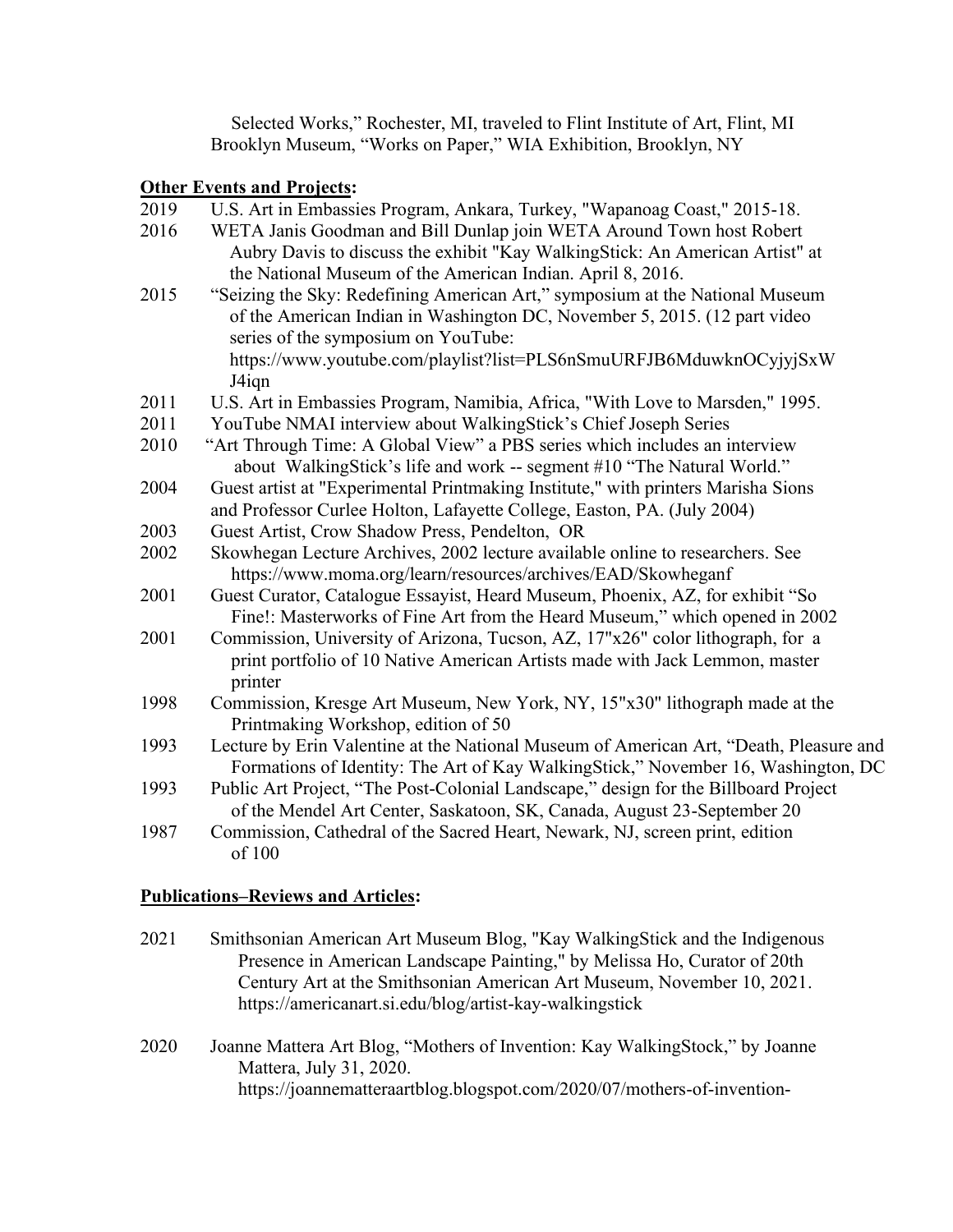kaywalkingstick.html

- 2020 The Boston Globe, "On New Castle Island, painting the 'Wabanaki Waters' with Kay WalkingStick," by Murray Whyte, June 4, 2020. https://www.bostonglobe.com/2020/06/04/arts/new-castle-islandcalling-ghosts-wabanaki-with-artist-kay-walkingstick/
- 2019 The New Criterion, "Spilling Over at the Whitney," on "Spilling Over: Painting in Color in the 1960s" at the Whitney Museum of American Art, by Karen Wilkin, June, 2019. This article originally appeared in The New Criterion, Volume 37 Number 10, p. 39. https://newcriterion.com/issues/2019/6/spilling-over-at-thewhitney
- 2019 Hyperallergic.com, "The Colors of the Sixties Spilling Over: Painting in the 1960's," by Thomas Micchelli, April 6, 2019. https://hyperallergic.com/493541/spilling-over-painting-color-in-the-1960swhitney-museum-of-american-art/
- 2019 Daily Beast, "The Hallucinatory Colors That Revolutionized the Art World," by Kelly Caminero, March 23, 2019. https://www.thedailybeast.com/the-whitneysspilling-over-painting-color-in-the-1960s-the-hallucinatory-colors-thatrevolutionized-the-art-world/1
- 2018-19 El Palacio Magazine, "The Center Will Not Hold Ethnic mimicry in the arts: colonialism's final frontier," by Jacqueline Keeler, Winter 2018 edition. http://www.elpalacio.org/2018/12/the-center-will-not-hold/
- 2018-19 Art and Antiques Magazine, December 2018/January 2019, "In Perspective: Grave and Gritty"
- 2018 The New York Times, "A Canadian Museum Promotes Indigenous Art. But Don't Call it 'Indian'", by Ted Loos. July 13, 2018. A version of this article appeared in print on July 15, 2018, on page AR1 of the New York edition, with the headline "Drawing a Line over Native Art."
- 2018 The New York Times, "Growing, Faltering, Changing, Growing: Lessons from Kay WalkingStick," by Holland Cotter. June 7, 2018. A version of this article appeared in print on June 8, 2018, on page C15 of the New York edition, with the headline "At an Artist's Core, Native American Roots."
- 2018 Art and Antiques Magazine, February 2018, "On Native Ground" pages 58-61, review by John Dorfman, Review of retrospective exhibit "Kay WalkingStick, An American Artist" Montclair Art Museum, Feb. 3rd through June 17, 2018.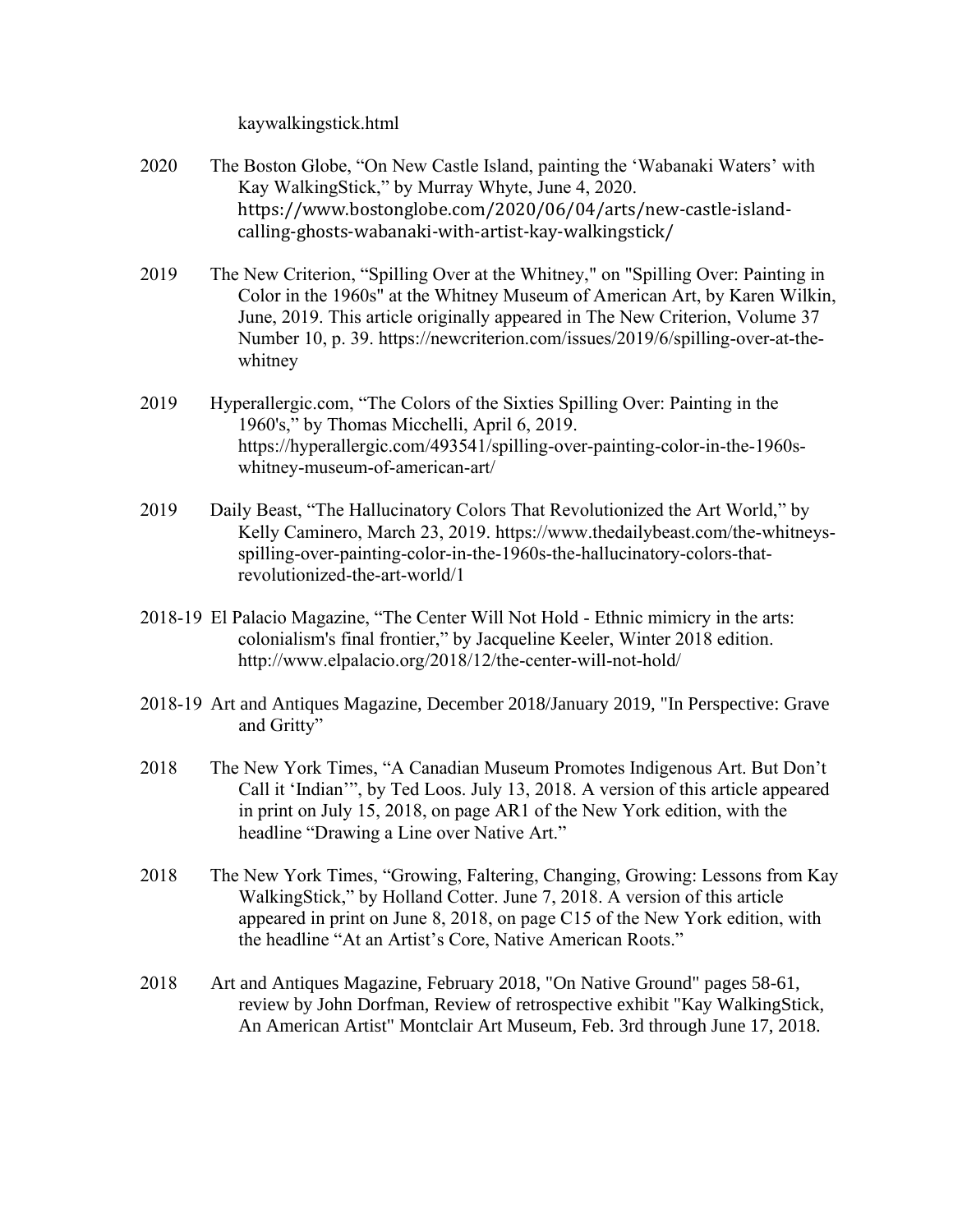- 2018 The New Yorker, The New Yorker, January 22, 2018, ART "National Interest" page 8, by Andrea K. Scott Review of group exhibit, "Unholding" at Artist Space, Nov. 19th, 2017 through Jan 21, 2018.
- 2017 The New York Times, "A West Coast Spotlight on Latino Artists Leads the Fall Season," by Holland Cotter. Sunday, September 3, 2017.
- 2017 ÆQAI, "Kay WalkingStick at the Dayton Art Institute," by Cynthia Kukla, March 19, 2017.
- 2017 Joanne Mattera Art Blog, "Armory Week: Mothers of Invention," by Joanne Mattera, March 11, 2017.
- 2017 Hyperallergic.com, "Ladies First at the ADAA Art Show," by Benjamin Sutton, March 2, 2017.
- 2016 Hyperallergic.com, "Best of 2016: Our Top 15 Exhibitions across the United States," by Hrag Vartanian, December 29, 2016.
- 2016 Persimmon Tree Magazine, "This Is Our Beloved Land," Summer, 2016
- 2016 HometownSource.com, "Wonderful Museum Honors People Who 'Never Gave Up'," by Joe Nathan, June 22, 2016
- 2016 The New York Times, "Message to Graduates: Times Are Tough but You Can Make It," June 10, 2016
- 2016 Artnet News, "17 Tips for Aspiring Artists from the Year's Top Commencement Speeches," June 2, 2016
- 2016 The New York Times, The Week Ahead, A Survey of the Cultural Landscape: Art: "Kay WalkingStick's American History, Personal Journey," by Holland Cotter. Sunday, April 17, 2016
- 2016 Cornell University AAP newsletter, "Emeritus Art Professor Featured in Exhibition at the Smithsonian," AAP News 19, April 8, 2016.
- 2016 Hyperallergic.com, "A Cherokee Artist Wrestling with Grief, Colonialism, and False Dichotomies," by Elena Goukassian, April 6, 2016.
- 2016 Cornell University AAP, "Kay WalkingStick: An American Artist on View at the Smithsonian," by Dan Aloi. January 12, 2016
- 2015 Smithsonian.com, article by Menachem Wecker, "A Long Overdue Retrospective for Kay Walking Dispels Native Art Stereotypes," December 4, 2015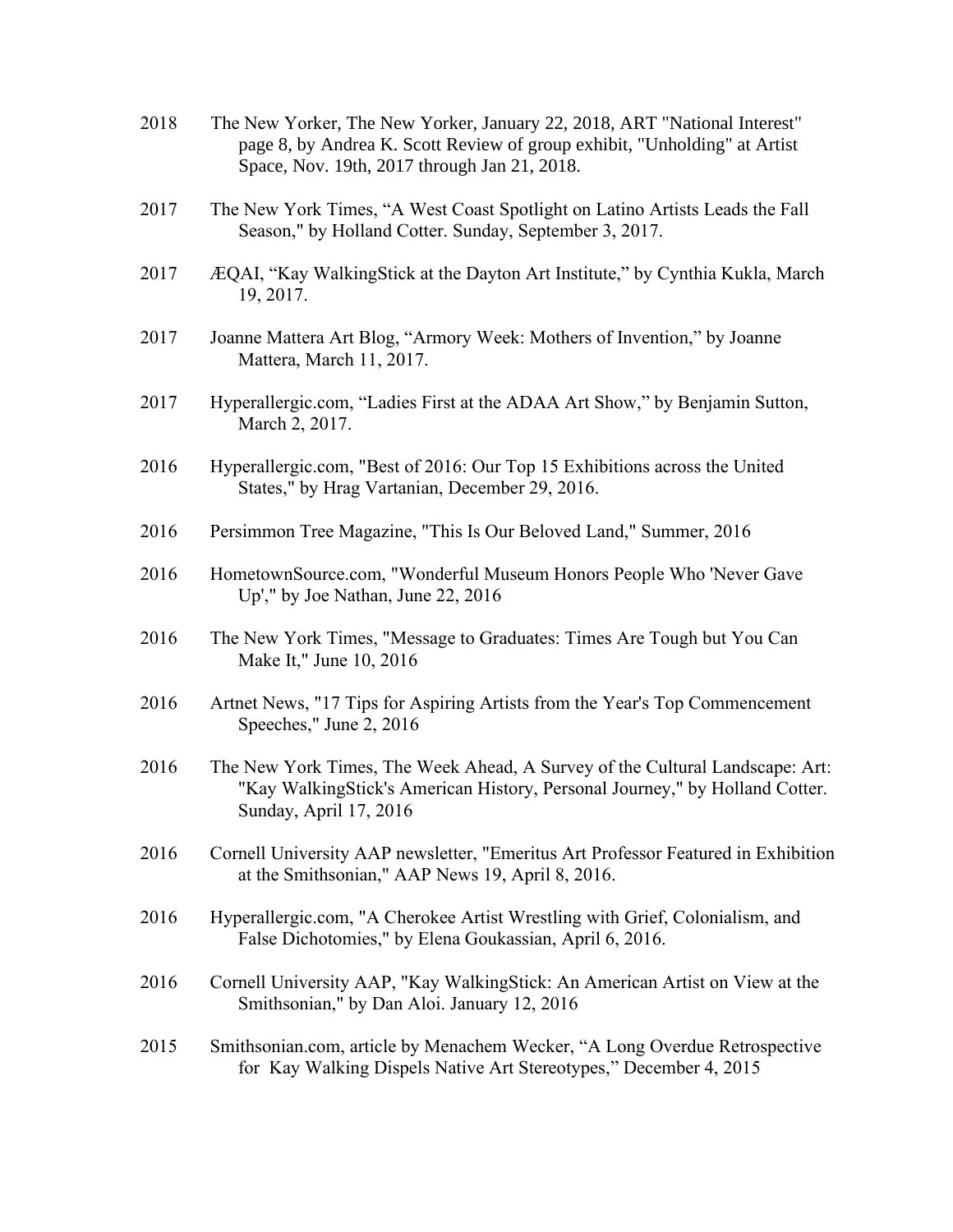- 2015 Washington City Paper, article by Kriston Capps, "At Museum of the American Indian, an Exploration of Kay WalkingStick's Art," November 15, 2015
- 2015 Artdaily.org, "National Museum of the American Indian Presents, 'Kay WalkingStick: An American Artist'," November 8, 2015
- 2015 The Washington Post, article by Philip Kennicott, "Kay WalkingStick, Painting Her Heritage," November 6, 2015
- 2015 American Indian Magazine, article by Kathleen Ash-Milby and Bradley Pecore, "Kay WalkingStick: Passion and Place," Volume 16, No. 3, Fall 2015
- 2013 The New York Times, article by Holland Cotter, "Last Chance." May 10, 2013
- 2013 The Wall Street Journal, article by Peter Plagens, "Kay Walkingstick: "American Landscape," NY Culture, April 27, 2013
- 2011 Artdaily.org "Exhibition of New Paintings by Kay Walkingstick at June Kelly Gallery" April 24, 2011
- 2010 The New York Times, article by Martha Schwendener, "A Harmonic View of Nature, in a Cultural Tangle," September 3, 2010

Native Peoples, article by Julianna Thibodeaux, "Art Tribe: Eiteljorg Museum Fellowship Takes on Multiple Meanings," May/June 2010, p. 29-33

Western Art Collector, article by Christy A. Vezolles, AM, "Personal Journeys: Kay WalkingStick's Paintings Reveal an Exploration of the Land, History, and Spirit," April 2010, p. 56-61

- 2008 Indian Country Today, review by Stephanie Woodard, "Exhibit of Native Art Debuts in Brooklyn," March 26, 2008, http://www.indiancountry.com/content.cfm?id=1096416895 Joanne Mattera Art Blog, "On the Geometric Trail, Part Two: SoHo," January 13, 2008, http://joannemattera.blogspot.com/2008/01/on-geometric-trail-downtown.html
- 2007 Artists Unite Issue, review by Sky Pape, "Review: Kay WalkingStick at June Kelly Gallery,"November 9, 2007, http://artistsunite-ny.org/blog/?m=200711
- 2006 ARTNews, article by Alexandra Peers, "Canon Fodder," February 2006, p. 124-127
- 2004 Register-Star, "Modo Gallery to feature works of WalkingStick," October 29, 2004 American Indian Art Magazine, Article by Jo Ortel, "Exhibition Review of *Continuum: 12 Artists* at the George Gustav Heye Center, Part 1," Winter 2004, p. 68-71 ARTNews, article by Meredith Mendelsohn, "Sense and Sensuality: Painter Kay WalkingStick Seeks Sensory Overload," October 2004, p. 132-135
- 2003 Ithaca Times, article by Michelle Peterson, "Honoring Her Heritage," July 16, 2003 p. 8 & 12, Ithaca, NY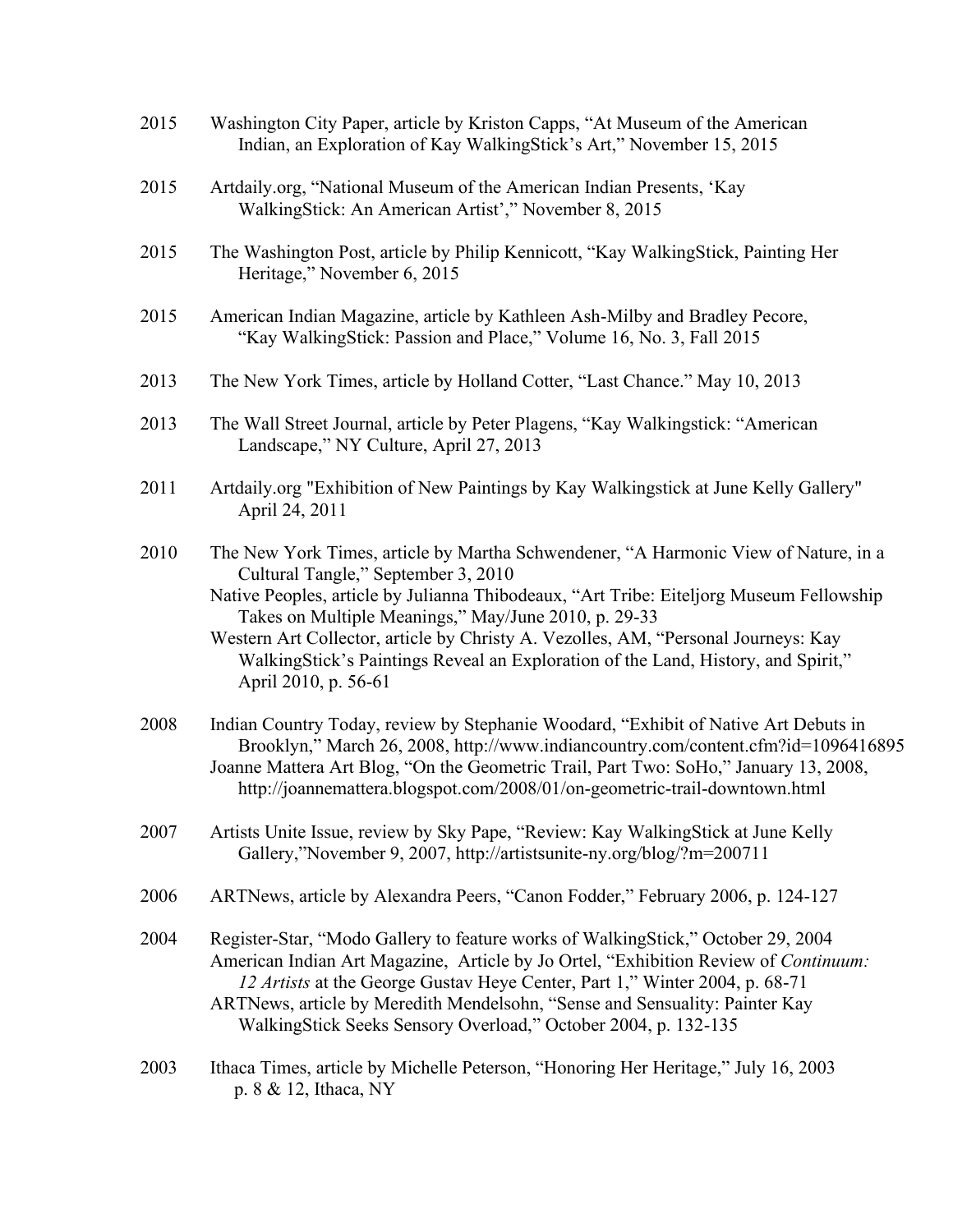|      | ARTNews, review by Hilary M. Sheets, "Continuum," NMAI, Summer 2003, p. 152<br>Art in America, review by David Ebony, "Kay WalkingStick at June Kelly,"<br>April 2003, p. 143-144, New York, NY                                                                                                                                                                                                                                    |  |  |  |  |  |
|------|------------------------------------------------------------------------------------------------------------------------------------------------------------------------------------------------------------------------------------------------------------------------------------------------------------------------------------------------------------------------------------------------------------------------------------|--|--|--|--|--|
| 2002 | The New York Times, review by Holland Cotter, "Kay WalkingStick," October<br>25, p. E35, New York, NY                                                                                                                                                                                                                                                                                                                              |  |  |  |  |  |
|      | The New York Times, Art Guide – Last Chance, "Kay Walkingstick," Nov. 1, NY, NY                                                                                                                                                                                                                                                                                                                                                    |  |  |  |  |  |
| 2000 | Southwest Magazine, article by Dottie Indyke, "Kay WalkingStick, a Contemporary<br>Artist's Journey," winter issue, p. 44 and 46, Santa Fe, NM<br>THE Magazine, interview by Charleen Touchette, "Kay WalkingStick," p. 63-65,<br>Santa Fe, NM                                                                                                                                                                                     |  |  |  |  |  |
| 1999 | ARTNews, review by Gerrit Henry, Summer, New York, NY<br>The Daily Progress, article by Ruth Latter, "Contemporary Works Quick to Show<br>the Natural World," August, 26, p. D1-D2 Charlottesville, VA<br>The Sunday Star-Ledger, article by Dan Bischoff, "In a 3-woman Show, the<br>Connections are Minimalist," November 28, p. 4, Newark, NJ                                                                                   |  |  |  |  |  |
| 1997 | New Art Examiner, "Native Paper," review by Debra Parr, May 1997, p. 58, New York, NY<br>Passatiempo, "Transcending the Moment," article/review by Gussie Fauntleroy,<br>March 7-13, 1997, Santa Fe, NM<br>Kresge Art Museum Recent Acquisitions, "Selections from the Kresge Art Museum<br>Collection VI: Recent Contemporary Acquisitions," edited by Phylis Floyd,<br>January 1997, Michigan State University, East Lansing, MI |  |  |  |  |  |
| 1996 | St. Louis Post Dispatch, "Two Hidden Gems," by Jeff Daniel, October 24, St.<br>Louis, MO                                                                                                                                                                                                                                                                                                                                           |  |  |  |  |  |
|      | The New York Times, "Landscapes That Call for Saving Nature," Vivien Raynor,<br>August 25, New York, NY                                                                                                                                                                                                                                                                                                                            |  |  |  |  |  |
| 1995 | The New York Times, "Light & Heat from American Indian Women," by William<br>Zimmer, September 24, New York, NY                                                                                                                                                                                                                                                                                                                    |  |  |  |  |  |
|      | Art Papers, "Kay WalkingStick," article/interview by Anne Barclay Morgan, vol.<br>19, November-December 1995, p. 12-15, Atlanta, GA<br>Art in America, review by Richard Vine, January 1995, p. 106, New York, NY                                                                                                                                                                                                                  |  |  |  |  |  |
| 1994 | Third Text, "Mistaken Identity: Between Death and Pleasure in the Art of Kay<br>WalkingStick," by Erin Valentino, Spring 1994, p. 61-73, Kala Press, London,<br>England                                                                                                                                                                                                                                                            |  |  |  |  |  |
|      | Syracuse Herald American STARS Magazine, "Syracuse Native's Retrospective<br>Show at Cornell," by Sherry Chayat, January 30, Syracuse, NY<br>New York Newsday, "American Indian Images of Nature's Essences," by Day                                                                                                                                                                                                               |  |  |  |  |  |
|      | Starr, January 11, New York, NY                                                                                                                                                                                                                                                                                                                                                                                                    |  |  |  |  |  |
| 1993 | "Landschaften und deren Spiegelbilder," Nicole Vogtlin, Rhein-Neckar-Main,<br>Mittwoch, April 7, 1993                                                                                                                                                                                                                                                                                                                              |  |  |  |  |  |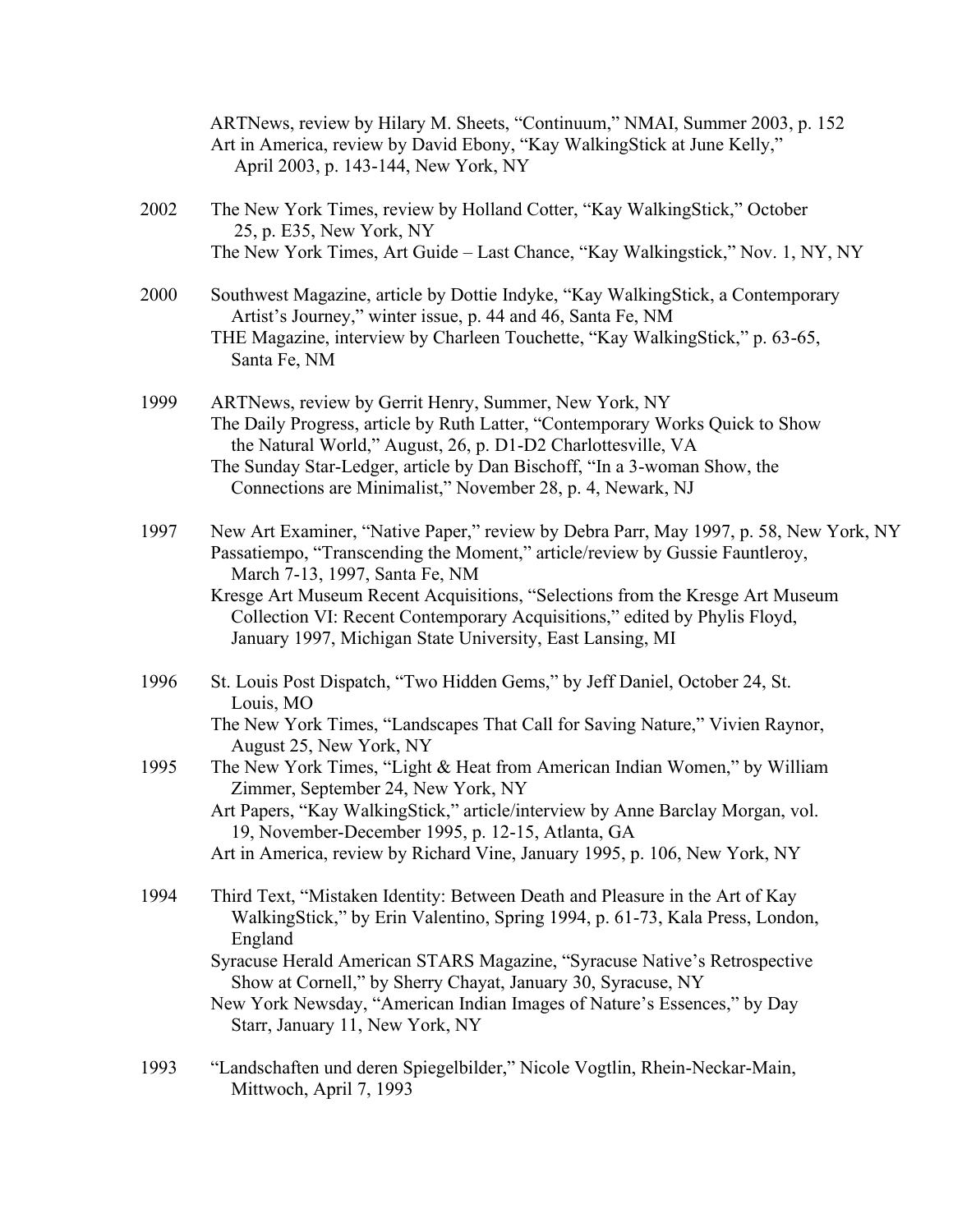The Weekend Sun/Saturday Review, "Native Tradition Spoken in Language of Post-Modernism," by Robin Lawrence, December 31, Vancouver, BC, Canada The New York Times, "Myths of the American Indian and Significant Photographs," by Phyllis Braff, August 8, New York, NY The New York Times, "Intense Observations from Several Schools," by Helen Harrison, July 25, New York, NY 1992 The Jersey Journal, "Sacred Earth," by Eileen Watkins, July 31, Jersey City, NJ The Sunday Star Ledger, "Bold Work Brings Ancient Concepts into Modern Age," by Eileen Watkins, July 26, Newark, NJ The New York Times, "Charcoal on Paper," by William Zimmer, June 21, New York, NY 1991 The Phoenix Gazette, "Artist Wants Her Work to Whisper," by Lyn Dyne, September 23, Phoenix, AZ The Arizona Republic, "Painting the Native Soul, Mother Earth Talks Through Artist's Work," by Richard Nilson, September 16, Phoenix, AZ 1990 The New York Times, "A Special Regard for Nature's Forces," by Phyllis Braff, April 14, New York, NY Long Island Newsday, "Applying Physical Artistry to Canvas," by Margaret Moorman, April 19, New York, NY 1989 The Village Voice, "Kay WalkingStick," by Kellie Jones, May 16, New York, NY The New York Times, "The Male Figure, Dual Images, and Landscapes," by Vivien Raynor, March, New York, NY Los Angeles Times, review by Marlena Donohue, February 26, Los Angeles, CA 1987 Arts Magazine, front and back covers, and profile, Ronnie Weyl, editor, published by the New Jersey State Council on the Arts, Trenton, NJ Contemporary Women's Art Calendar, 1988 Ed., Bo-Tree Productions, Palo Alto, CA Newark Star Ledger, review by Eileen Watkins, December 22, Newark, NJ Suddeutche Zeitung, "Somenstanz und Blutrausch," Christoph Wiedmann, January 16, Feuilleton Domerstag, West Germany 1985 The New York Times, "The Meaning of 'Duality' in Art," by Pat Malarcher, December 22, New York, NY

Artweek, "Beside and Beyond the Mainstream," by Victoria Baldwin, November 2, Pacific Beach, CA

1984 Art in America, review by Ted Castle, February, New York, NY Durango Herald, "High Energy Arcing Artist," review by Doug Storum, November 1, Durango, CO Hue Points, WCA Newsletter, vol. XII, no. 1, photo, Winter, Philadelphia, PA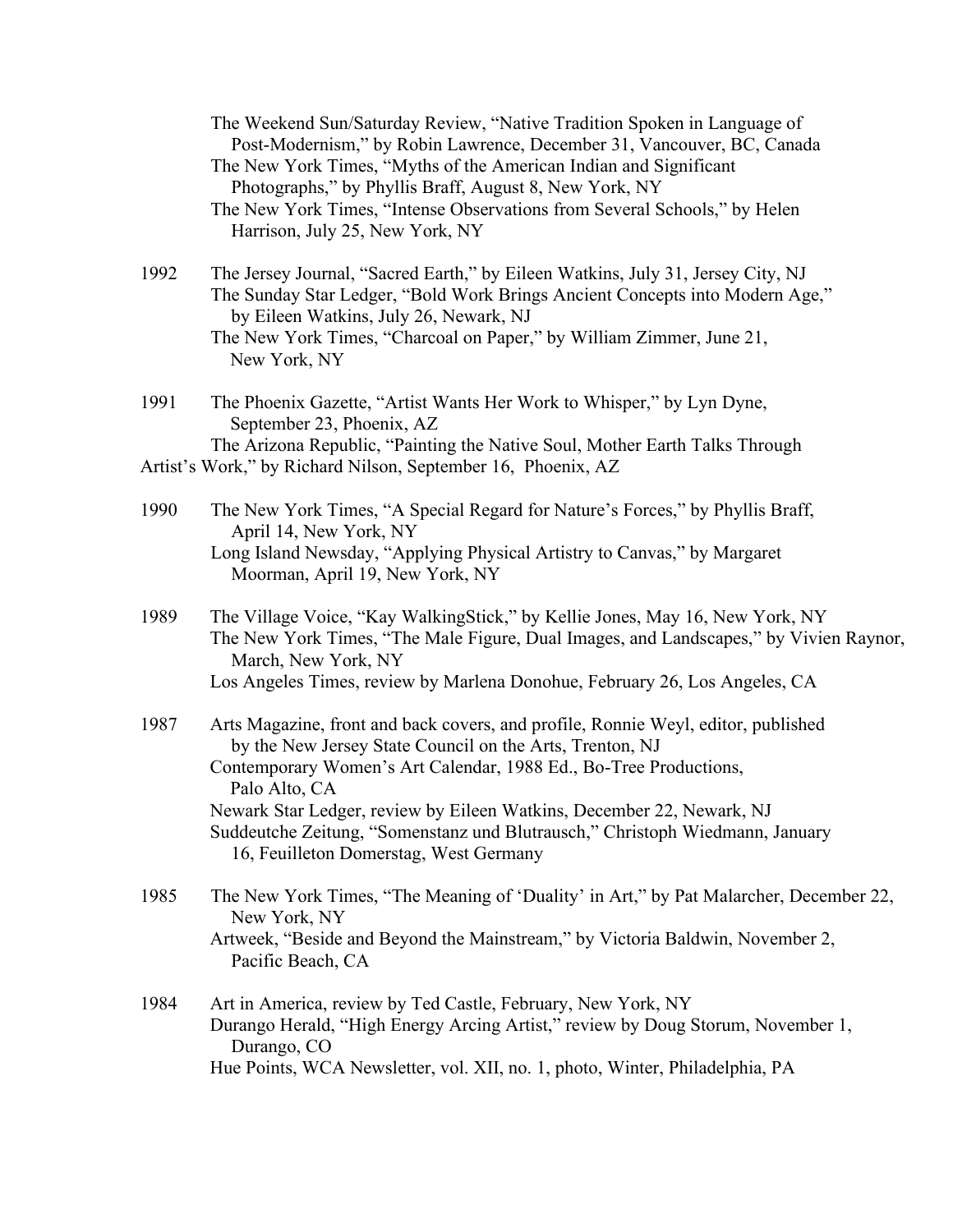| 1983 | ARTnews, review by Meg Perlman, December<br>Bergen Record, "Two Painters Profoundly Part Ways on the Surface," by John<br>Zeaman, October 23, Hackensack, NJ                                                                                                                                                      |
|------|-------------------------------------------------------------------------------------------------------------------------------------------------------------------------------------------------------------------------------------------------------------------------------------------------------------------|
| 1981 | The New York Times, review by Vivien Raynor, June 19, New York, NY<br>ARTNews, review by Deborah C. Phillips, June, New York, NY<br>Arts Magazine, review by Robert Yoskowitz, September, New York, NY                                                                                                            |
| 1980 | Artweek, "Psychological Fields," by Ida K. Rigby, Pacific Beach, CA<br>Christian Science Monitor, "12 Artists Go Back to Perceptual Basics,"<br>by Theodore F. Wolff, Boston, MA<br>Arts Magazine, review by Robert Yoskowitz, June, New York, NY<br>New York Post, review by John Ittner, March 28, New York, NY |
| 1979 | San Diego Magazine, review by Elise Miller, October, San Diego, CA                                                                                                                                                                                                                                                |
| 1978 | ARTnews, review by Peter Frank, Summer, New York, NY<br>Arts Magazine, New York, NY, review by Laurel Bradley, Summer,<br>New York, NY<br>Art in America, review by Marjorie Welish, September–October,<br>New York, NY                                                                                           |
| 1969 | ARTnews, review by Martin Last, New York, NY                                                                                                                                                                                                                                                                      |

## **Publications–Books & Catalogues:**

| 2021 | "How to Understand Art," by Janetta Rebold Benton. Published by Thames $\&$<br>Hudson.                                                                                                                                                                                     |  |  |  |  |  |
|------|----------------------------------------------------------------------------------------------------------------------------------------------------------------------------------------------------------------------------------------------------------------------------|--|--|--|--|--|
| 2021 | "In American Waters: The Sea in American Painting," Daniel Finamore and Austen<br>Barron Bailly, editors. Published by University of Arkansas Press.                                                                                                                       |  |  |  |  |  |
| 2021 | "American Landscapes," Curlee R. Holton. Exhibition catalogue accompanying the<br>exhibition at David C. Driskell Center, University of Maryland                                                                                                                           |  |  |  |  |  |
| 2021 | "Jimmie Durham: Festschrift," Maria Tereza Alves, editor.                                                                                                                                                                                                                  |  |  |  |  |  |
| 2019 | "Shifting Grounds, Landscape in Contemporary Native American Art" By Kate<br>Morris, University of Washington Press, Seattle, WA.                                                                                                                                          |  |  |  |  |  |
| 2019 | "Seeing America: The Arc of Abstraction," by Tricia Laughlin Bloom and Donald<br>Kuspit, with essays by: William L. Coleman, Gabriel Dawe, Tarin Fuller,<br>Jalena Jampolsky, Souleo, Kay WalkingStick, and Marela Zacarias. Published<br>by Rutgers University Press, NJ. |  |  |  |  |  |
| 2019 | "Spilling Over: Painting Colors in the 1960s," Postcard Book," published by the<br>Whitney Museum of American Art for the exhibition of the same name, New<br>York, NY.                                                                                                    |  |  |  |  |  |
| 2019 | "Landscape Painting Now from Pop Abstraction to New Romanticism," by Barry<br>Schwabsky. Edited by Todd Bradway, with contributors Robert Shane, Louise<br>Sørensen, and Susan Van Scoy. Published by D.A.P. (Distributed Art                                              |  |  |  |  |  |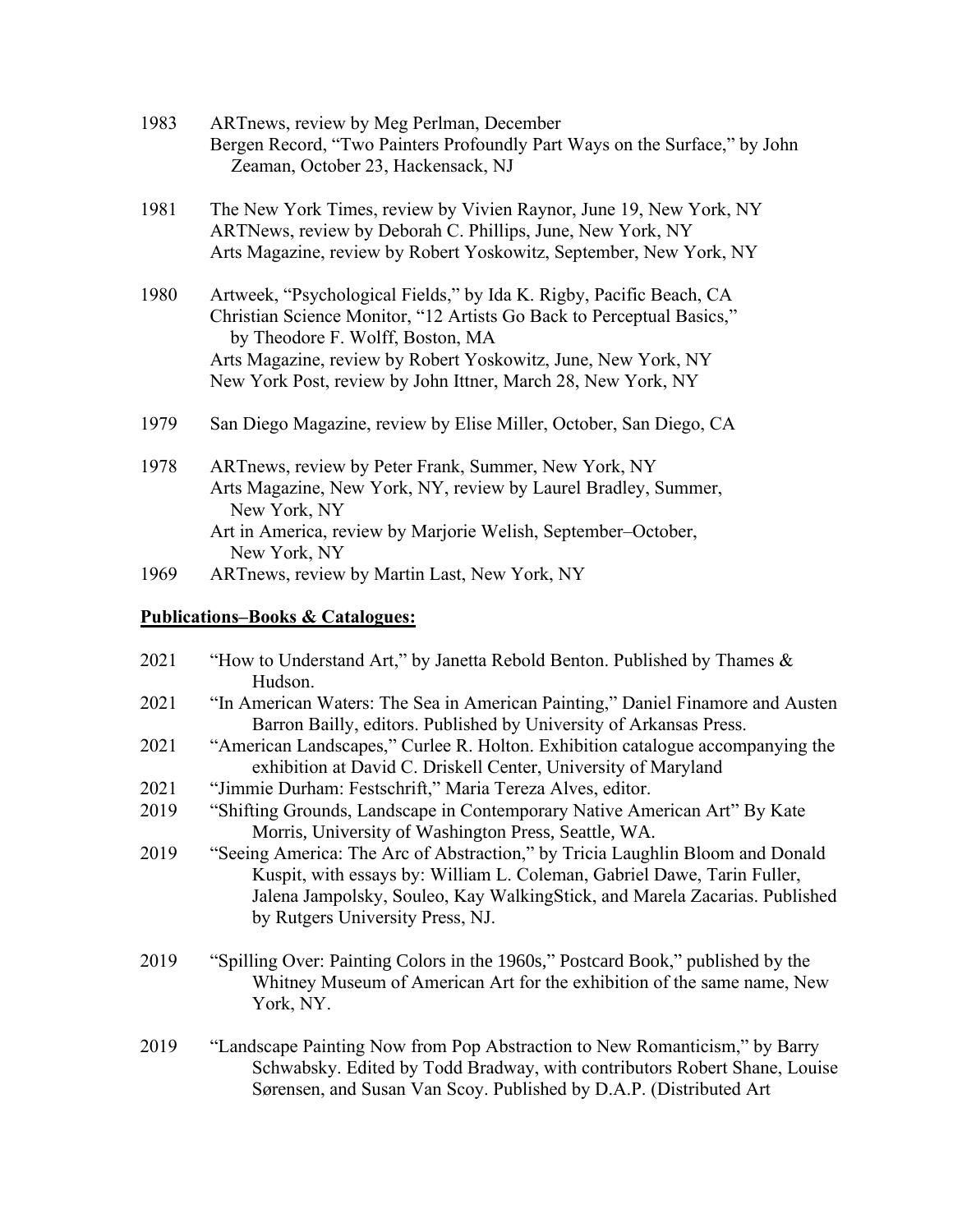Publishers), NY

- 2018 "Art for a New Understanding: Native Voices 1950s to Now," by Mindy N. Besaw, Candice Hopkins, and Manuela Well-Off-Man. Published by University of Arkansas Press.
- 2017 "Art for an Undivided Earth," by Jessica Horton. Published by Duke University Press.
	- "Art for an Undivided Earth," by Jessica Horton. Published by Duke University Press.
- 2015 "Kay WalkingStick, An American Artist" catalogue of a retrospective at the National Museum of the American Indian. curated & edited by Kathleen Ash-Milby & David Penney. Essays by the curators, Lucy Lippard, Erica WalkingStick Lowry, Margaret Archuleta, Jessica Horton, Lisa Roberts Seppi, Judith Ostrowitz, Kate Morris, Kay WalkingStick & Robert Houle. Published by the NMAI, Washington, DC and Random House, New York, NY.

"Who We Be, The Colorization of America" by Jeff Chang, published by St. Martins Press, New York, NY

- 2013 ABC, An Alphabet Book from the Hallie Ford Museum of Art, Edited by Elizabeth Garrison
- 2011 First Peoples: A Documentary Survey of American Indian History Fourth Edition, by Colin G. Calloway, pub. By Bedford/ St. Martin's, Boston, NY, p.p. 608- 609. Making Art: Form and Meaning, by Terry Barrett, pub. by McGraw-Hill, New

York, NY, p.p. 175-176.

- 2010 Building One Fire: Art and World View in Cherokee Life, by Chadwick Corntassel Smith and Rennard Strickland with Benny Smith, pub. by University of Oklahoma Press, Norman, OK, p.p. 195, 199.
- 2009 "Personal Paradise: Contemporary Perspectives on Landscape Painting," Essay by Tariana Navas-Nieves, pub. by Colorado Springs Fine Arts Center, CO Interventions: Native American Art for Far-Flung Territories, by Judith Ostrowitz, published by University of Washington Press, Seattle, WA
- 2008 [Re]inventing the Wheel: Advancing the Dialogue on Contemporary American Indian Art, Edited by Nancy J. Blomberg, Denver Art Museum, Denver, CO, pp. 17, 20-21
- 2007 "Off the Map: Landscape in the Native Imagination,"Edited by Kathleen Ash-Milby, Forward by W. Richard West, Jr., Introduction by John Hayworth, Essays by Kathleen Ash-Milby, Kate Morris, Paul Chaat Smith, pub. by NMAI Editions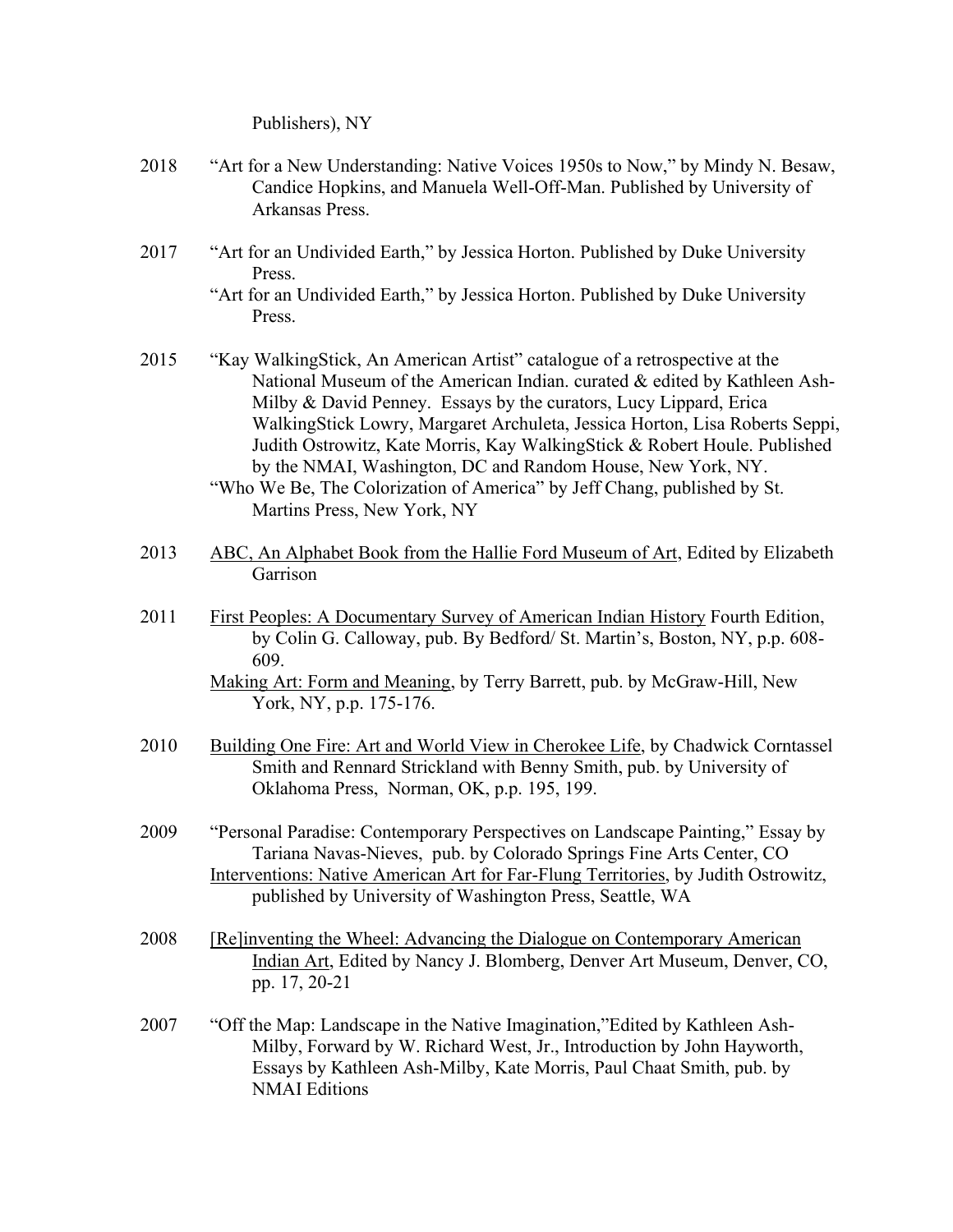| Art of the Cherokee: Prehistory to the Present, by Susan C. Power, published by |  |  |  |
|---------------------------------------------------------------------------------|--|--|--|
| The University of Georgia Press, Athens, Georgia                                |  |  |  |

About Face: Self-Portraits by Native American, First Nations, and Inuit Artists, Zena Pearlstone and Allan J. Ryan, with forward by Gerald R. McMaster and essays by Joanna Woods-Marsden, Joanna Roche, Janet Catherine Berlo, and Lucy R. Lippard, pub. by Wheelwright Museum of the American Indian, Santa Fe, NM

2004 "Kay WalkingStick: Mythic Dances," intro. by John Yau, essay by Stanley I. Grand, pub. by Southeast Missouri Regional Museum, Cape Girardeau, MO

- Native Universe: Voices of Indian America, edited by Gerald McMaster and Clifford E. Trafzer, pub. by The National Geographic Society, Washington D.C., p. 234
- 2003 "Path Breakers,"essays by Lucy R. Lippard and Margaret Archuleta, pub. by the Eiteljorg Museum of American Indians and Western Art, Indianapolis, IN
	- ART, edited by Professor Robert Belton, forward by Christopher Rothko, pub. by Flame Tree Publishing, London, England, p. 485
	- "Skowhegan 2002003 Faculty Exhibition at Maine College of Art," essays by Marella Consolini, Linda Earle and Mark H.C. Bessire
- 2002 L'Art contemporain des Indiens: du Sud-Ouest des Etats-Unis, by Catherine Baldit, pub. by La Renaissance du Livre, Tournai, Belgique
	- Montclair Art Museum: Selected Works, by Mary Birmingham, Twig Johnson, Diane P. Fischer, and Gail Stavitsky, published by Montclair Art Museum, Montclair, NJ, pp. 190, jacket back
	- "In Search of the Dream: The American West," essay by Deborah Brinckerhoff, pub. by the Bruce Museum of Arts and Science, Greenwich, CT
	- "So Fine!: Masterworks of Fine Art from the Heard Museum," essay by Kay Walkingstick, pub. by the Heard Museum, Phoenix, AZ
	- "177<sup>th</sup> Annual: An Invitational Exhibition," essay by Annette Blaugrund, pub. by the National Academy of Design, New York, NY
- 2001 Art of Encaustic Painting: Contemporary Expressions in the Ancient Medium of Pigmented Wax, by Joanne Mattera, pub. by Watson-Guptill

"National Drawing Invitational," essay by Townsend Wolfe, pub. by the Arkansas Art Center, Little Rock, AK

The American West: People, Places, and Ideas, by Suzan Campbell, essay by Kathleen E. Ash-Milby, pub. by Rockwell Museum of Western Art, Corning, NY, pp. 123-124 Spirit Maps, by Joanne Arretam, pub. by Weiser Books, York Beach, ME

Native America Collected, the Culture of an Art World, by Margaret Dubin, University of New Mexico Press, Albequerque, NM cover and pp.22, 37, 112, 113, 162

2000 "End Papers, Drawings l890-1900, 1990-2000," essay by Judy Collishan, Ph.D., pub. by the Neuberger Museum of Art, Purchase College, SUNY, Purchase,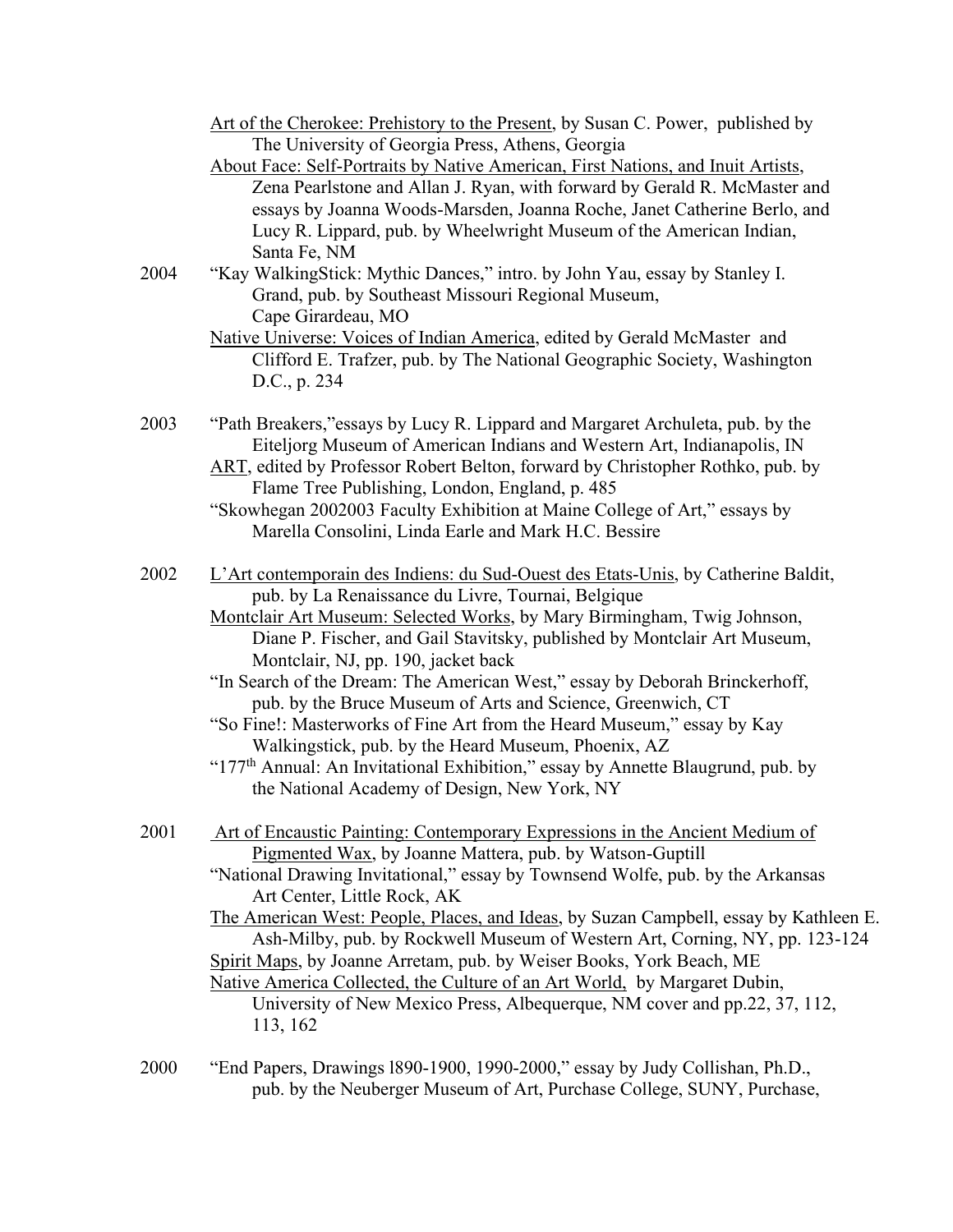NY

- "Anticipating the Dawn, Contemporary Art by Native American Women," with essays by Margaret Archuleta and Nancy Marie Mithlo, Ph.D., pub. by Oklahoma State University, Stillwater, OK
- Women Artists of Color, A Bio-Critical Sourcebook to 20<sup>th</sup> Century Artists in the Americas, edited by Phoebe Farris, pub. by Greenwood Press, Westport, CT, and London, England, pp. 108-116
- "Who Stole the Tee Pee?," essays by Richard Hill, Sr., and Truman Lowe, pub. by The Smithsonian Institution, Washington, DC, and Atlatl, Inc., Phoenix, AZ
- "Indian Time: Art in the New Millenium," introduction by Joanna Osburn Bigfeather, essay by Bentley Spang, pub. by Institute of American Indian Arts Museum, Santa Fe, NM
- Self-Portraits by Women Artists, by Cheney, Faxon, and Russo, pub. by Ashgate Press, Brookfield, MA
- 1999 "Waxing Poetic: Encaustic Art in America," by Gail Stavitsky, pub. by the Montclair Art Museum, Montclair, NJ
	- Earth Songs, Moon Dreams, Paintings by American Indian Women, by Patricia Janis Broder, pub. by St. Martins Press, New York, NY, pp. 268-274
	- "3 Artists–3 Stories," essay by Alice Dillon, pub. by New Jersey Center for Visual Arts, Summit, NJ
	- "The Native American Fine Art Invitational, 1983-1997, Art in 2 Worlds," with essays by Margaret Archuleta and Nora Naranjo-Morse, pub. by the Heard Museum, Phoenix, AZ
	- "Kay WalkingStick," essay by Lisa A. Roberts, pub. by Kendall Campus Art Gallery, Miami-Dade Community College, Miami, FL
- 1998 Native North American Art, by Janet C. Berlo and Ruth B. Philips, pub. by Oxford University Press, New York, NY

Indian Art of North America, by David Penney, pub. by Editions Pierre Terrail, Paris, France, editions in English, French, and German

- "Nourishing Hearts, Creative Hands: Contemporary Art by Native American Woman," pub. by the Hampton University Museum, Hampton, VA
- 1997 Dictionary of Women Artists, vol. 2, ed. Delia Gaze, article by Lea Rossen De Long
	- St. James Guide to Native North American Artists, ed. Roger Matuz, article by Lisa Roberts, pub. by St. James Press, Detroit, MI
	- Discovering Native American Art, by Abby Remer, pub. by Davis Publications, Inc., Worcester, MA
	- The Telling of the World: Native American Legends and Stories, ed. William S. Penn, pub. by Stewart, Tabori, and Chang, New York, NY
	- "Women of Color in Art," Unit IV–Native American, Slide Resource Series, pub. by Women's Caucus for Art, Women of Color in Art Committee and Universal Slide Company, Sarasota, FL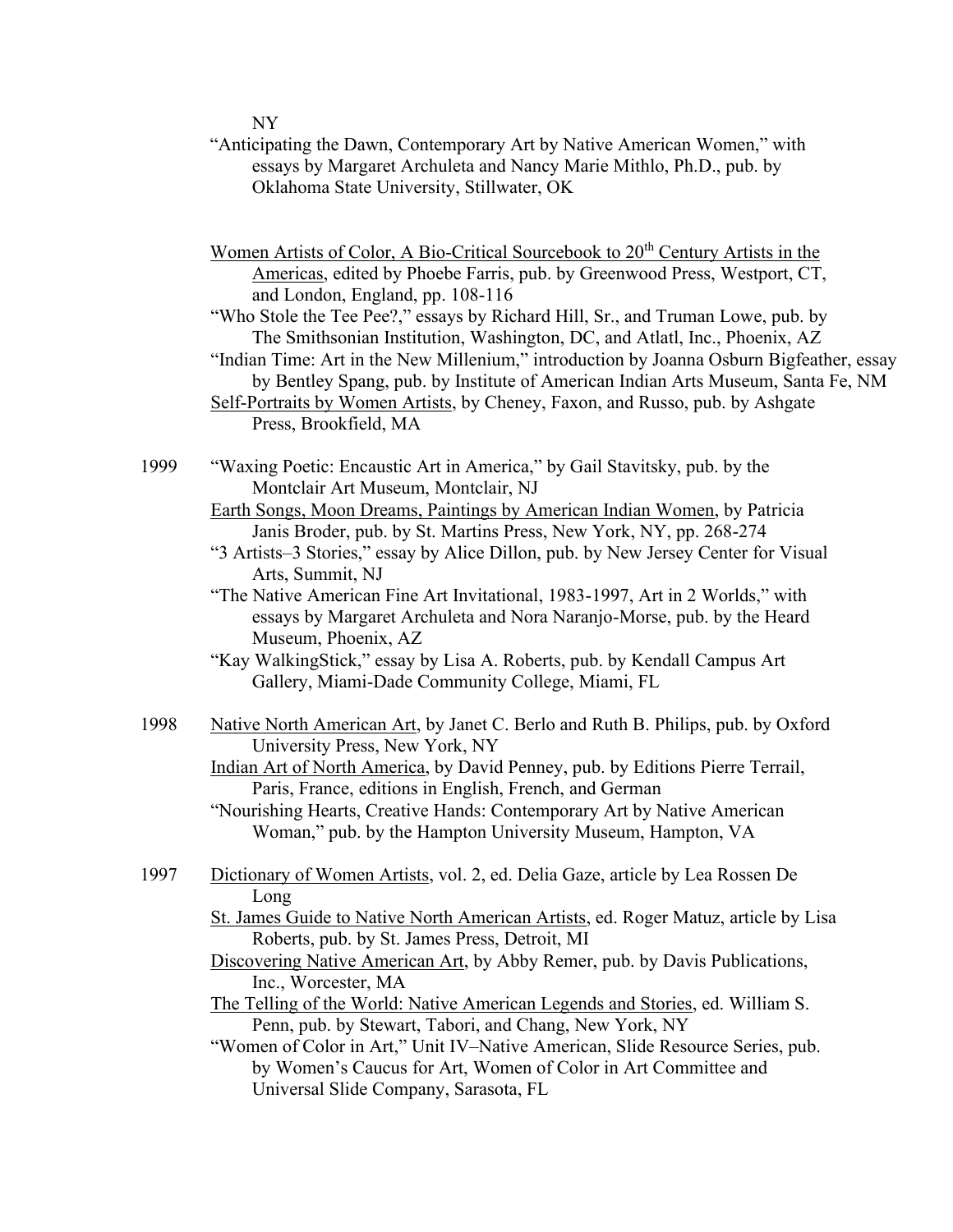- 1996 Native American Art Masterpieces, by David W. Penney, pub. by Hugh Lauter Levin Associates, Inc., Southport, CT
	- "Changing Horizons: Landscape on the Eve of the Millenium," essay by Naomi Vine, introduction by George King, pub. by Katonah Museum of Art, Katonah, NY
	- "Native Streams," essay by Margaret Archuleta, "Swimming Upstream: Diversity in Native American Art at the End of the Twentieth Century," pub. by Jan Cicero Gallery and Turman Art Gallery of Indiana State University
	- Lives & Works, Vol. II, Sally Swenson, Beryl Smith, Joan Arbeiter, pub. by Scarecrow Press, Metuchen, NJ, and London, England
	- "Contemporary Native Art 1996," a calendar, Garfinkel Publications, Inc., Vancouver, BC, Canada
- 1995 History of Art, by H. R. Janson, Prentice Hall & Abrams, Englewood Cliffs, NJ, and New York, NY
	- "Indian Humor," essays by Jolene Rickard and Paul Chaet Smith, pub. by American Indian Contemporary Arts, San Francisco, CA
	- "Strategies of Narration," Cairo Biennial, by Deborah Cullen, pub. by the USIA, Washington DC, in multiple languages for use in Africa and Asia
	- North American Woman Artists of the Twentieth Century, ed. Jules Heller and Nancy G. Heller, article by Rhonda Cooper, pub. by Garland Publications, Inc., New York, NY, and London, England
	- Understanding Art, 4th ed., by Lois Ficher-Rathus, Prentice Hall, Englewood Cliffs, NJ
	- "Contemporary Native Art 1995," a calendar, Garfinkel Publications, Inc., Vancouver, BC, Canada
- 1994 Native American Art, by David Penney, pub. by Hugh Lauter Levin Assoc., Southport, CT I Stand in the Center of the Good: Interviews with Contemporary Native American Artists, by Lawrence Abbott, pub. by University of Nebraska Press Native American Biographies, pub. by Globe Book Co., Paramus, NJ "Contemporary Native Art 1994," a calendar, Garfinkel Publications, Inc., Vancouver, BC, Canada
- 1993 "Contemporary Native Art 1993," a calendar, Garfinkel Publications, Inc., Vancouver, BC, Canada
- 1992 "Presswork: The Art of Women Printmakers," published by Lang Communications, New York, NY
	- "Land, Spirit, Power: First Nations at the National Museum of Canada," essays by Robert Houle, Diana Nemeroff, Charlotte Tounsend-Gault, pub. by National Gallery of Canada, Ottawa, Canada
	- "For the Seventh Generation: Native Americans Counter the Quincentenary,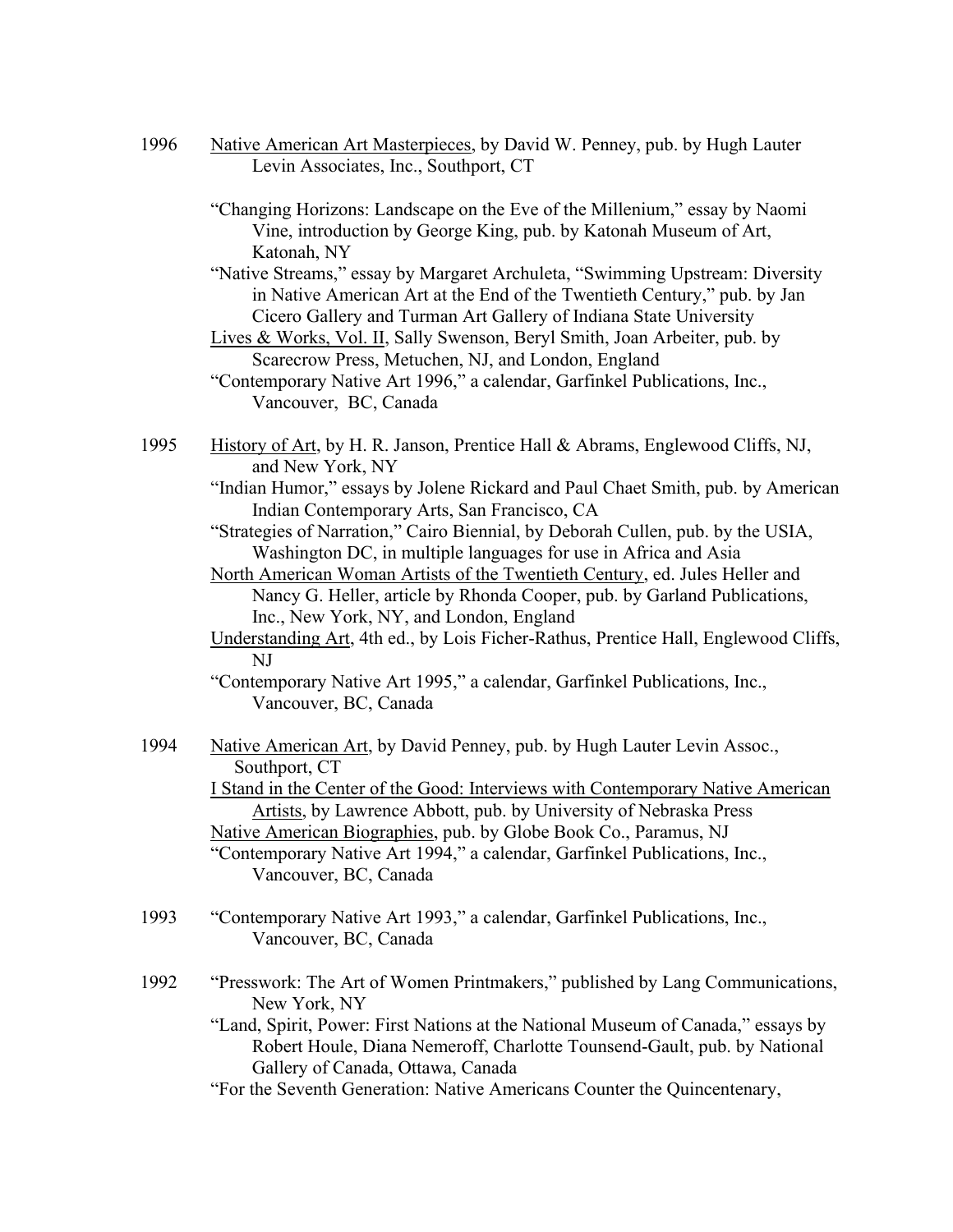Columbus, New York," introduction by Phil Young, pub. by Golden Artists Colors, New Bell, NY

- "We, The Human Beings: 27 Contemporary Native American Artists," essays by Thalia Gouma-Peterson, Jaune Quick-to-See-Smith, and Elizabeth Woody, pub. by College of Wooster Art Museum, Wooster, OH
- "Bob Blackburn's Printmaking Workshop: Artists of Color," essay by Noah Jemison, forward by Kay WalkingStick, pub. by Printmaking Workshop, New York, NY
- 1991 "Shared Visions, Native American Painters and Sculptors of the 20<sup>th</sup> Century," by Margaret Archuleta and Dr. Rennard Strickland, pub. by the Heard Museum, Phoenix, AZ
	- "Q, a Journal of Art," article by Duane Potter, May 1991, pub. by College of Architecture, Art and Planning, Cornell University, Ithaca, NY
	- "Kay WalkingStick, Paintings 1974-1990," essay by Holland Cotter, forward by Dr. Thomas Leavitt, pub. by Hillwood Art Museum, Brookville, NY
	- "Interface/Innerface, Interpreting the Real," essay by Elizabeth Bryant, pub. by Security Pacific Corporation, Seattle, WA

Mixed Blessings, by Lucy R. Lippard, Pantheon Books, New York, NY

- 1990 "The Decade Show, Frameworks of Identity in the 1980s" catalogue of "The Decade Show" at The Museum of Contemporary Hispanic Art (MoCHA), The New Museum, & The Studio Museum in Harlem, NYC. Published 1990 by these same museums with essays by Nilda Perez, Marcia Tucker & Kinshasha Holman Conwill, museum directors & curators of the exhibit.
- 1989 Lines of Vision: Drawings by Contemporary Women, by Dr. Judith VanWagner, Hudson Hills Press, Inc., New York, NY
- 1988 "Autobiography, In Her Own Image," essays by Judith Wilson and Moira Roth, and introduction by Howardena Pindell, pub. by INTAR, Latin American Gallery, New York, NY
- 1987 "We the People," essay "Savage Attacks on White Women, As Usual," by Jimmie Durham, pub. by Artist's Space, New York, NY
	- "The Soaring Spirit, Contemporary Native American Arts," text by Diane A. Hartman, Curator of Anthropology, pub. by the Morris Museum, Morristown, NJ
	- The Painting and Sculpture Collection: Acquisitions since 1972, Albright-Knox Gallery, pub. by Hudson Hills Press, New York, NY
- 1986 "AdoRnmentTs," introductions "On Jewelry and Other Pleasures," by John Perreault, and "Body Transformations," by Judith C.Van Wagner, pub. by Bernice Steinbaum Gallery, New York, NY
- 1985 "Second Biennial National American Fine Arts Invitational," Guest Juror's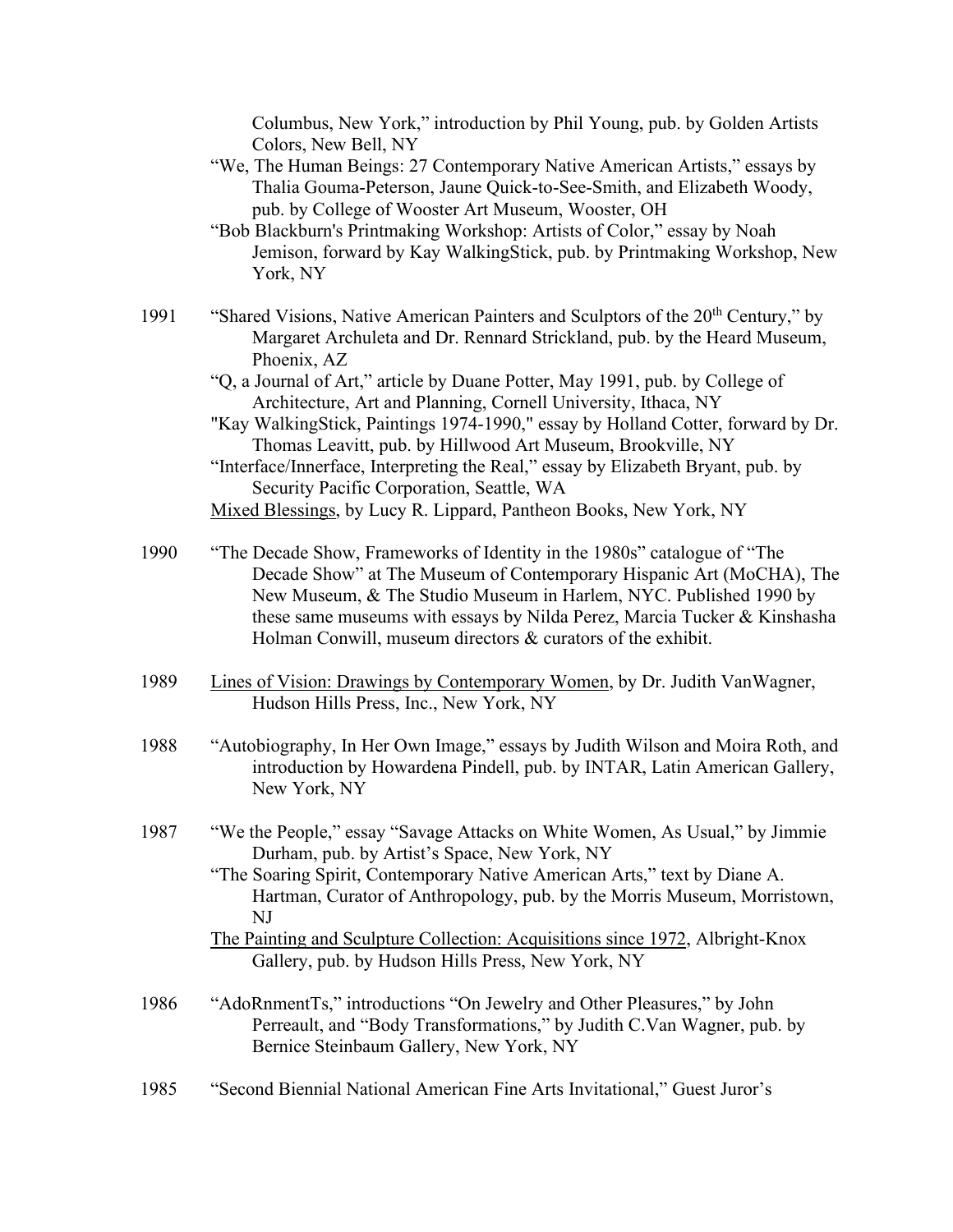|      | statement by Jaune Quick-to-See Smith and Erin Younger, pub. by the<br>Heard Museum, Phoenix, AZ<br>"Homage to the American Elm," introduction by Sydney Waller and Bruce D.<br>Kurtz, pub. by Gallery 53, Cooperstown, NY<br>"18th Annual Auction," pub. by Yellowstone Art Center, Billings, MT<br>"Four Native American Painters," introduction by Kitty McManas-Zurco, pub. by<br>College of Wooster Art Museum, Wooster, OH<br>"Women of Sweetgrass, Cedar, and Sage," introduction "My Mother's Daughter: A<br>History of Native American Women in Art" by Jaune Quick-to-See Smith and<br>Erin Younger, pub. by Atlatl, Phoenix, AZ |
|------|--------------------------------------------------------------------------------------------------------------------------------------------------------------------------------------------------------------------------------------------------------------------------------------------------------------------------------------------------------------------------------------------------------------------------------------------------------------------------------------------------------------------------------------------------------------------------------------------------------------------------------------------|
| 1984 | "Structures: Thirteen New Jersey Artists," foreward by Robert Koenig, pub. by<br>Montclair Art Museum, Montclair, NJ<br>"New Jersey Curator's Choice," introduction by Stuart J. White and Alison G.<br>Wells, pub. by Rutgers University, Newark, NJ<br>"Signale, Indianischer Kunstler," introduction by Katrina Hartje, essays by Axel<br>Schulze-Thulein, Dr. K. H. Hoyer, and Dr. Bin Peyer, pub. by Galerie Akmak,<br>Berlin, West Germany                                                                                                                                                                                           |
| 1983 | "Contemporary Native American Art," essays by George Longfish and Joan<br>Randell, pub. by University of Oklahoma, Stillwater, OK                                                                                                                                                                                                                                                                                                                                                                                                                                                                                                          |
| 1982 | "Artists' Tribute to Bertha Urdang," introduction by Igal Zalmona and Andrea<br>Miller-Keller, "Thirty Years with Art," by Bertha Urdang, pub. by Israel<br>Museum, Jerusalem, Israel<br>"Fellowship Exhibition, NJSCA," introduction by Thomas Moran and Cynthia<br>Sanford, pub. by Jersey City Museum, Jersey City, NJ                                                                                                                                                                                                                                                                                                                  |
| 1981 | "Invitational," introduction by Andrea Belag, Robert Ferguson and Cynthia Sanford,<br>pub. by Jersey City Museum, Jersey City, NJ                                                                                                                                                                                                                                                                                                                                                                                                                                                                                                          |
| 1980 | "Conceptual Art: Four Native American Women," pub. by Southern Plains Indian<br>Museum, Anadarko, OK                                                                                                                                                                                                                                                                                                                                                                                                                                                                                                                                       |
| 1979 | "Painting as Percept," introduction by Anita Feldman, pub. by Erikson Gallery,<br>New York, NY                                                                                                                                                                                                                                                                                                                                                                                                                                                                                                                                             |
| 1976 | "Artist's Choice/W.I.A.," introduction by Tanya Duane and C. Roser, pub. by<br>Women in the Arts Foundation, New York, NY                                                                                                                                                                                                                                                                                                                                                                                                                                                                                                                  |
| 1975 | "4 <sup>th</sup> Annual Contemporary Reflections 1974-75," introduction by Larry Aldrich,<br>pub. by Aldrich Museum of Contemporary Art, Ridgefield, CT<br>"Contemporary Reflections/Selected Works," introduction by Kichi Usui, pub. by<br>Meadowbrook Art Gallery, Oakland University, Rochester, MI<br>"Works on Paper/Women Artists," statements by Jane Blum, Lucy Lippard, Cindy<br>Nemser, Lina Nochlin, and C. Roser, pub. by Brooklyn Museum, Brooklyn,                                                                                                                                                                          |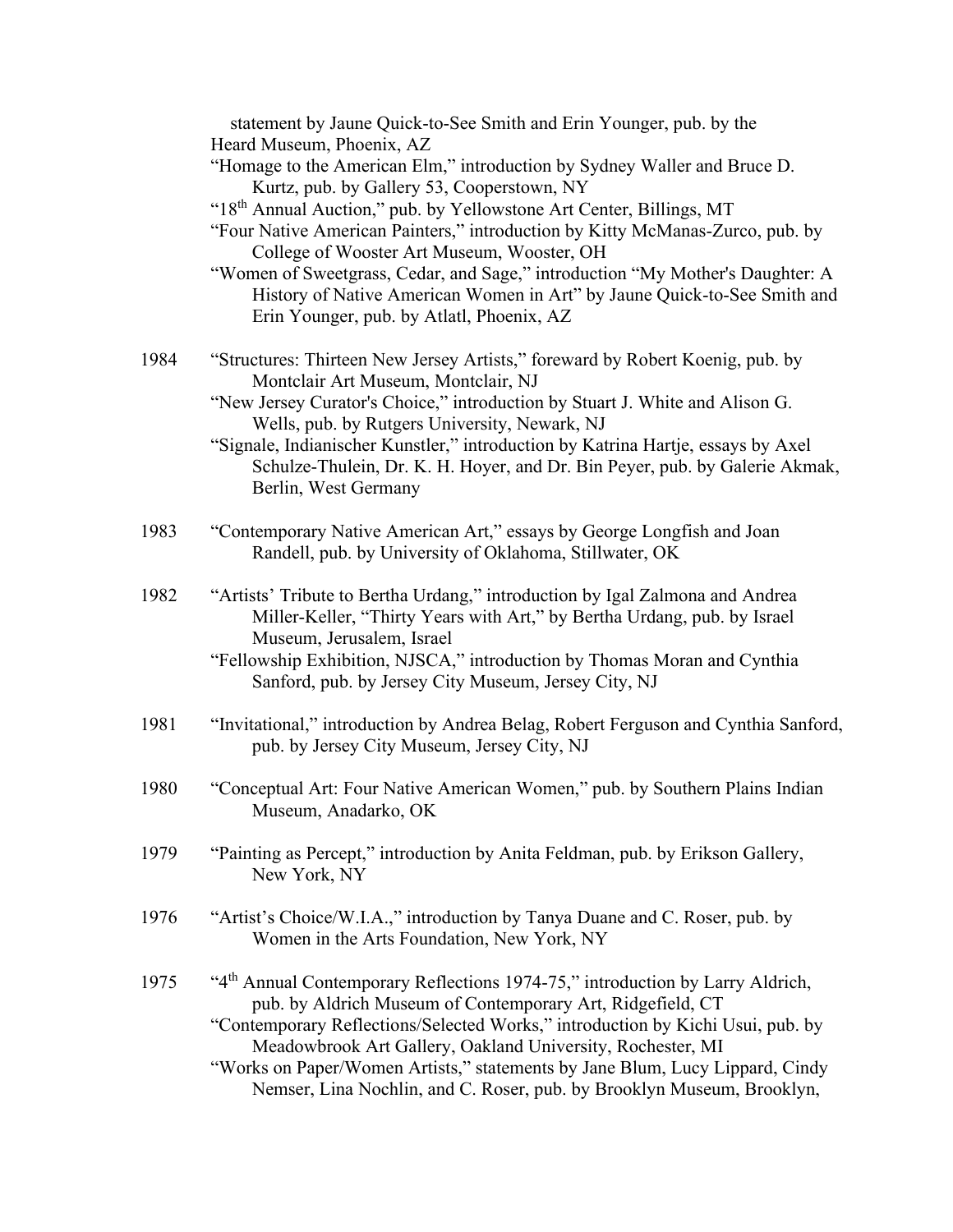## NY **Published Articles by Kay WalkingStick**

| 2021 | "Emma Amos: Color Odyssey," Shawnya L. Harris, editor and exhibition curator,<br>with essay by Kay WalkingStick. Published by Georgia Museum of Art.                                                                                                                                                                                 |
|------|--------------------------------------------------------------------------------------------------------------------------------------------------------------------------------------------------------------------------------------------------------------------------------------------------------------------------------------|
| 2015 | "Paintings and Materials Always Led the Way: Materials and Process," in "Kay<br>WalkingStick, An American Artist" catalogue of a retrospective at the<br>National Museum of the American Indian. curated & edited by Kathleen Ash-<br>Milby & David Penney. Published by the NMAI, Washington, DC and<br>Random House, New York, NY. |
| 2013 | "Modern Spirit: The Art of George Morrison," catalogue foreword, "The Visit,"<br>catalogue authors, W. Jackson Rushing & Kristin Makholm, published by<br>Oklahoma University Press, opening in Plains Museum of Art in Fargo, ND                                                                                                    |
| 2012 | "Changing Hands II / Without Reservation," curated by Ellen Taubman & David<br>McFadden, "No Reservations" catalogue essay, Museum of Art & Design,<br>New York, NY                                                                                                                                                                  |
| 2002 | So Fine!: Masterworks of Fine Art from the Heard Museum," curated by Kay<br>WalkingStick, and catalogue essay "Great American Artists," for an exhibit at<br>the Heard Museum, Phoenix, AZ                                                                                                                                           |
| 2001 | "Primal Visions: Albert Bierstadt 'Discovers' America," catalogue essay "A<br>Cherokee Artist Looks at the Landing of Columbus by Albert Bierstadt," for<br>an exhibition at the Montclair Art Museum, Montclair, NJ; Columbus<br>Museum of Art, Columbus, OH; Crocker Art Museum, Sacramento, CA                                    |
| 1998 | 20 <sup>th</sup> Century Native American Art: Essays on History and Criticism, W. Jackson<br>Rushing, ed., essay contributor, essay "Seeking the Spiritual," pub. by<br>Routledge, Ltd., London, England                                                                                                                             |
| 1994 | "HAGA (Third Son)," Truman Lowe, catalogue essay "Woodworker," for an<br>exhibition at the Eiteljorg Museum of American Indians and Western Art,<br>Indianapolis, IN                                                                                                                                                                 |
| 1992 | "Bob Blackburn's Printmaking Workshop: Artists of Color," a catalogue forward<br>by Kay WalkingStick, The Printmaking Workshop, New York, NY<br>"College Art Association Journal, Recent Native American Art," guest editor with<br>Professor Jackson Rushing, fall 1992, New York, NY                                               |
| 1991 | Artforum International, "Democracy Inc., Kay WalkingStick on Indian Law,"<br>November, pp. 20-21, New York, NY; reprinted in "Native American"<br>Expressive Culture," pub. by Akwegon Press and National Museum of the<br>American Indian, p. 115, Ithaca, NY                                                                       |
|      |                                                                                                                                                                                                                                                                                                                                      |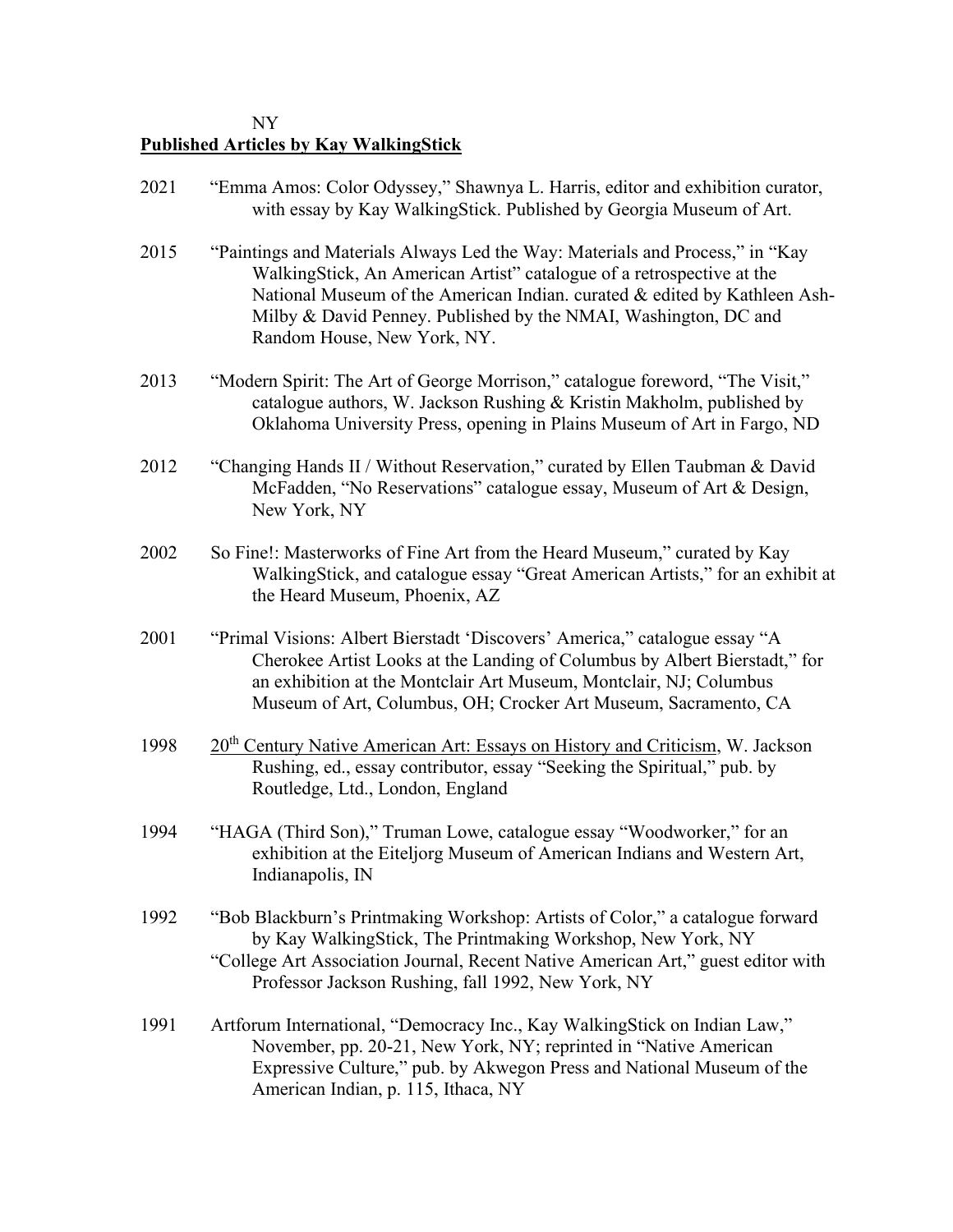1989 Northeast Indian Quarterly, "Like a Longfish Out of Water," an interview with artist George Longfish,, vol. VI, no. 3, pub. by American Indian Program of Cornell University, Ithaca, NY

## **Honors and Awards:**

| 2022         | Inducted to the New York Foundation for the Arts Hall of Fame.                                                                                                                                                                 |
|--------------|--------------------------------------------------------------------------------------------------------------------------------------------------------------------------------------------------------------------------------|
| 2020<br>2020 | Elected to the American Academy of Arts and Sciences.<br>New York State Council on the Arts Honoree. (An original print was created for the<br>gala celebration, postponed until April 2021 because of the Covid-19 pandemic.) |
| 2019         | Inducted as a full member in the National Academy of Design, New York, NY.                                                                                                                                                     |
| 2018         | Murray Reich Distinguished Artist Award from the New York Foundation for the<br>Arts.                                                                                                                                          |
| 2016         | Honorary Doctor of Fine Arts, Pratt Institute, Brooklyn, NY. Keynote speaker.<br>Presented May 17, 2016.                                                                                                                       |
| 2011         | Lee Krasner Award of the Pollock-Krasner Foundation, NYC                                                                                                                                                                       |
|              | Honorary Doctor of Humane Letters from Arcadia University, Glenside,                                                                                                                                                           |
| PA           |                                                                                                                                                                                                                                |
| 2010         | Montana Artist's Refuge, an artist's colony and retreat, invited guest, Sept., Basin,<br>МT                                                                                                                                    |
|              | WalkingStick's work and the artist are featured in the PBS series, "Art                                                                                                                                                        |
|              | Through Time: A Global View" during the $10th$ segment of "The Natural World,"<br>(fall 2010).                                                                                                                                 |
| 2009         | Distinguished Alumni featured in publication "At Home and in the World"                                                                                                                                                        |
|              | campaign for Arcadia University, pages 26-27.                                                                                                                                                                                  |
| 2009         | 2008-09 Grossman Visiting Artist, artist's talk at Richard A. and Rissa W.                                                                                                                                                     |
|              | Grossman Gallery, Lafayette College, Easton, PA                                                                                                                                                                                |
| 2008         | National Association of Women Artists, Honorary Vice President,<br>New York, NY                                                                                                                                                |
| 2004         | New York City Department of Education and The School Art League, Youth<br>Friends Award, New York, NY                                                                                                                          |
|              | 2003-04 Distinguished Artist Award, Eiteljorg Fellowship for Native American Fine Art,<br>Eiteljorg Museum of American Indians and Western Art, Indianapolis, IN                                                               |
| 1998         | American Academy in Rome, Visiting Artist/Scholar Program, Fall Residency                                                                                                                                                      |
| 1996         | Honoree, Women's Caucus for Art, 1996 National Honor Award for Achievement<br>in the Arts, Boston, MA                                                                                                                          |
|              | 1995-96 Joan Mitchell Foundation Award in Painting (\$10,000)                                                                                                                                                                  |
| 1995         | Heard Museum, Artist in Residence, January 15–March 15, including 11 lectures in                                                                                                                                               |
|              | various Arizona venues, Phoenix, AZ                                                                                                                                                                                            |
|              | 1994-95 Printmaking Workshop, Guest Artist, October 1994 and January 1995,<br>New York, NY                                                                                                                                     |
| 1992         | New York Foundation for the Arts, NYSCA grant in painting, New York, NY                                                                                                                                                        |
|              | Residency, Rockefeller Conference and Study Center, Bellagio, Italy                                                                                                                                                            |
|              | UUP Junior Faculty Award, SUNY Stony Brook, Stony Brook, NY                                                                                                                                                                    |
|              |                                                                                                                                                                                                                                |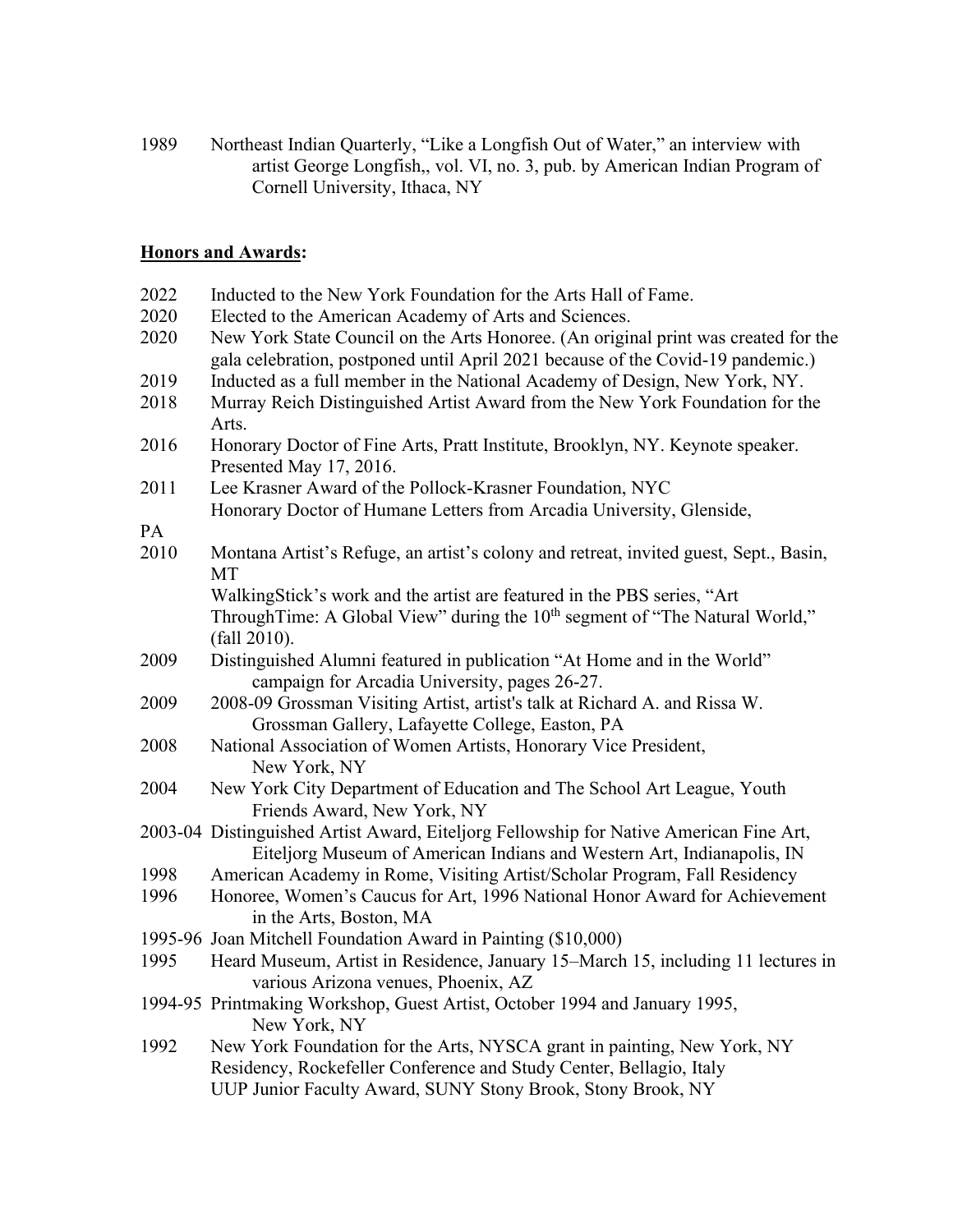- 1991 Richard A. Florsheim Art Fund Award, Tampa, FL
- 1989 Brandywine Workshop, Guest Artist, Philadelphia, PA Nominated: Tiffany Award Deans Fund for Excellence, Cornell University, Ithaca, NY
- 1988 Nominated: Awards in the Visual Arts, also 1982, 1984, and 1987 Printmaking Workshop, Guest Artist, New York, NY
- 1985-86 New Jersey State Council on the Arts, Fellowship Award, Trenton, NJ
- 1983-84 National Endowment for the Arts, Visual Artist Fellowship in Painting, Washington, DC
- 1983 Residency, Wm. Flanagan Memorial Creative Persons Center, Albee Foundation, August, Montauk, NY
- 1982 Included in "Who's Who in American Art," 15<sup>th</sup> edition, Jacques Cattell Press, Tempe, AZ (and all subsequent editions)
- 1981 NJ State Council on the Arts, Fellowship Award, Trenton, NJ
- 1978 Golden Disk Award for Distinguished Achievement, Beaver College, Glenside, PA Included in "World's Who's Who of Women," 4<sup>th</sup> edition, Cambridge, England
- 1976 Residency, Yaddo Artist's Colony, Saratoga Springs, NY
- 1973-75 Danforth Foundation, Graduate Fellowship for Women to attend Pratt Institute, Brooklyn, NY
- 1970-71 Residency, McDowell Colony, Peterborough, NH

## **Education:**

M.F.A., 1975, Pratt Institute, Brooklyn, NY

B.F.A., 1959, Beaver College (now Arcadia University), Glenside, PA

#### **Membership:**

Cherokee Nation of Oklahoma Elected member of the National Academy of Design

#### **Permanent Museum, College, Non-Profit Collections**:

Albright-Knox Museum, Buffalo, NY American College of Greece, Agia Paraskevi, Greece 15342 Arkansas Arts Center, Little Rock, AR Bailey-Howe Library of the University of Vermont, VT Baltimore Museum of Art, Baltimore, MD Birmingham Museum of Art, Birmingham, AL Cherokee Heritage Foundation, Tahlequah, OK City University of New York, Shepard Hall, New York, NY City University of New York, Steinman Hall, New York, NY Colorado Springs Fine Arts Center, Colorado Springs, CO Davidson College, Davidson, NC Denver Art Museum, Denver CO Detroit Institute of Arts, Detroit, MI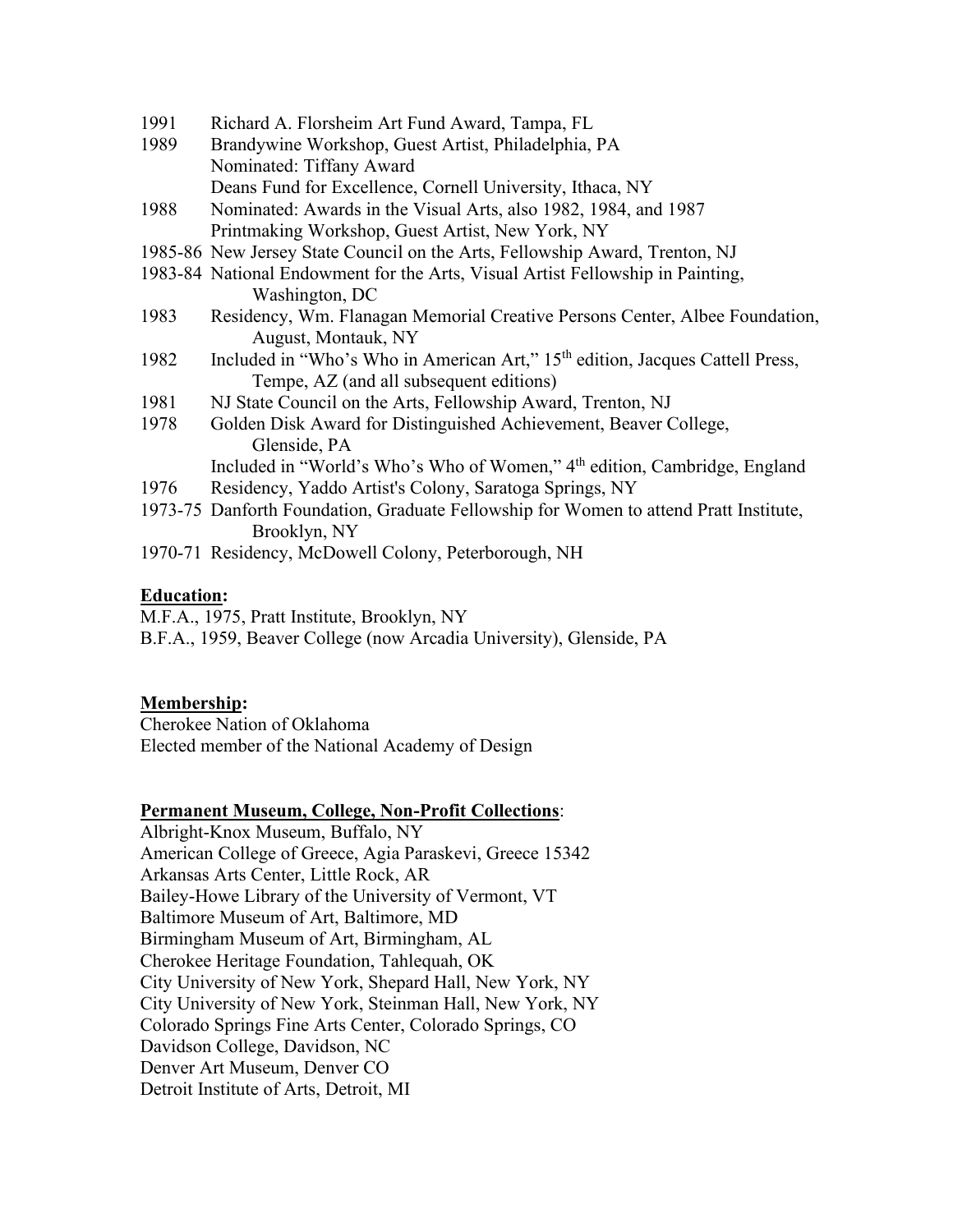Eiteljorg Museum, Indianapolis, IN (seven works) Gilcrease Museum, Tulsa, OK Heard Museum, Phoenix, AZ (four works) Hood Museum of Dartmouth College, Hanover, NH Hunter Museum, Chattanooga, TN Israel Museum, Jerusalem, Israel Johnson Museum, Cornell University, Ithaca, NY (two works) Kalamazoo Institute of Arts, Kalamazoo, MI Krannert Art Museum, Champaign, IL Kresge Museum of Michigan State University, East Lansing, MI Library of Congress, Washington D.C. Andrew W. Mellon Foundation, Pittsburgh, PA Metropolitan Museum of Art, New York, NY (two works) Minneapolis Institute of Art, Minneapolis, MN Montclair Art Museum, Montclair, NJ Morris Museum, Morristown, NJ Museum of Contemporary Art, San Diego, CA (two works) Museum of Modern Art, New York, NY (seven works) National Gallery of Art, Washington, DC (print) National Gallery of Canada, Ottawa, Canada National Museum of the American Indian, Smithsonian Institution, Washington DC Neuberger Museum of Art, Purchase, NY Newark Museum, Newark, NJ (two paintings and two works on paper) Philadelphia Museum of Art, Philadelphia, PA (print) Portland Art Museum, Portland OR Robert Hull Fleming Museum, University of VT, Burlington, VT Rockwell Museum of Western Art, Corning, NY (four works) Rollins Museum of Art, Orlando, FL San Diego Museum of Fine Arts, San Diego, CA Smithsonian American Art Museum, Washington, DC Southern Plains Indian Museum, Anadarko, OK Spencer Museum of Art, Lawrence, KS Sweet Briar College, Sweet Briar, VA University of Medicine and Dentistry of New Jersey, Newark, NJ Virginia Museum of Fine Arts, Richmond, VA Whitney Museum of American Art, New York, NY Williams College Museum of Art, Williamstown, MA Wright Museum of Art – Beloit College, Beloit, WI

## **Permanent Corporate Collections:**

AT&T, Morristown, NJ Best Products, Ashland, VA Cherokee Nation Entertainment Cumberland Family Care Center, Brooklyn, NY Johnson & Johnson, Personal Product Division, New Brunswick, NJ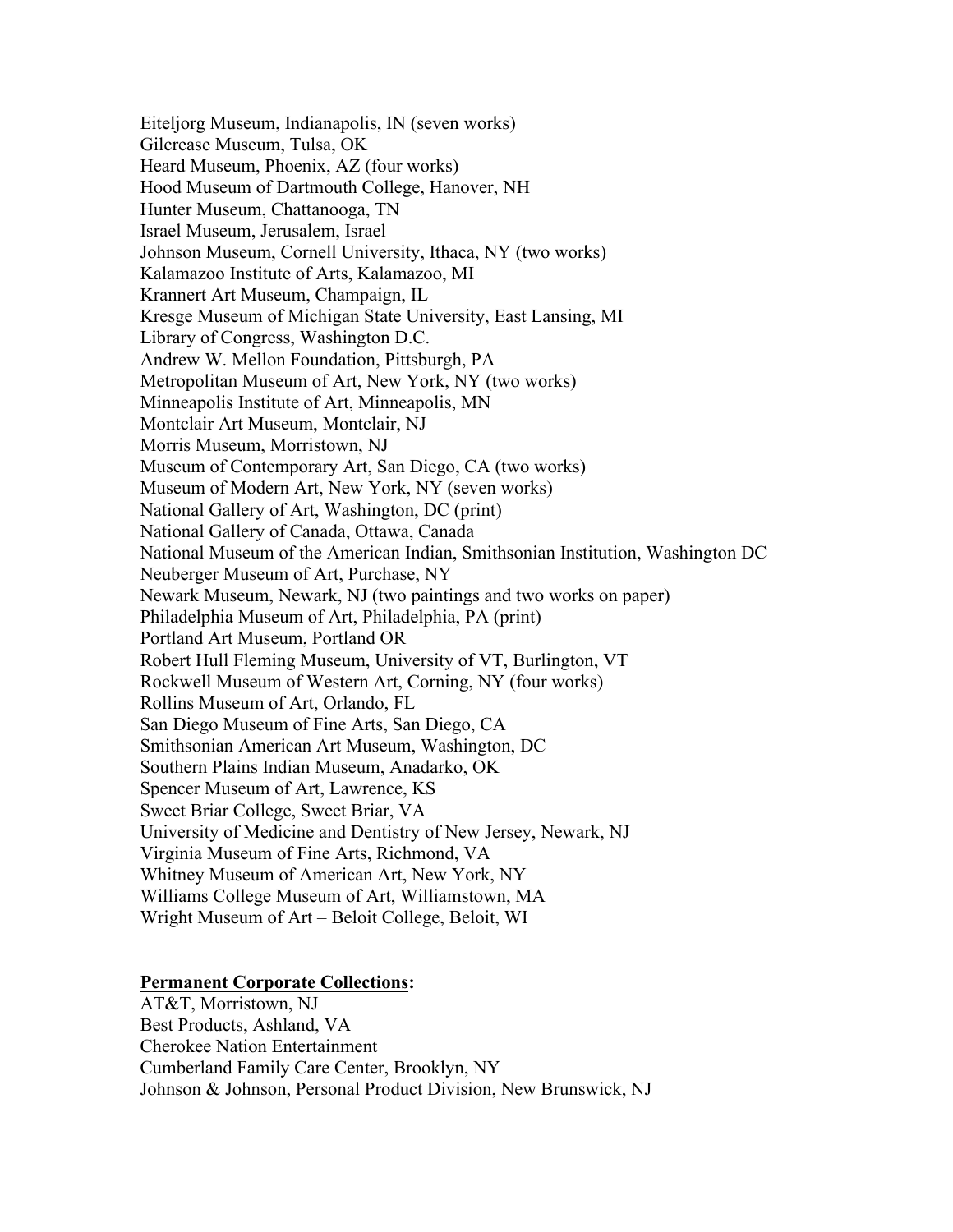Lake Shore National Bank, Chicago, IL Nabisco World Headquarters, East Hanover, NJ Peat, Marwick, Mitchell, and Co., Montvale, NJ Pecker and Abramson, P.C., Hackensack, NJ Pharmacia (formerly Searle), St. Louis, MO Poskanzer and Tulp, Fort Lee, NJ Prudential-Bache, New York, NY Public Service Electric and Gas Company, Newark, NJ Schering-Plough Corporation, Madison, NJ Texwipe Corporation, Saddle River, NJ College Board Print Collection, New York, NY Lang Communications Print Collection, New York, NY

## **Lectures:**

| 2012 | Peabody Essex Museum, panelist for "Changing, Knowing, Locating, Voicing:<br>A New Look at Native American Art", Salem, Ma, Jan 14<br>Booth Museum, Cartersville, GA, Jan 4<br>Hunter Museum, Chattanooga, TN, Jan 6                                                                                                                                    |
|------|---------------------------------------------------------------------------------------------------------------------------------------------------------------------------------------------------------------------------------------------------------------------------------------------------------------------------------------------------------|
| 2010 | Dartmouth College, "A WalkingStick Returns to Dartmouth", Hanover, NH, Feb 8<br>National Arts Club, Keynote address for National Association of Women<br>Artists' General Members Annual Meeting, New York, NY, May 12                                                                                                                                  |
| 2008 | National Art Education Association, Apr 19                                                                                                                                                                                                                                                                                                              |
| 2005 | Indiana State University, Terre Haute, IN, Mar 31                                                                                                                                                                                                                                                                                                       |
| 2004 | Southeast Missouri Regional Museum, gallery talk for "Kay<br>WalkingStick: Mythic Dances. Paintings from Four Decades," Oct 22<br>Metropolitan Museum of Art, with Lowery Stokes Sims, New York, NY,<br>Sep 13                                                                                                                                          |
| 2002 | Skowhegan, Visiting Artist and Lecturer, Skowhegan, ME, Summer<br>Stanford University, "Native American Women and Art: Survival and<br>Sovereignty" A symposium, Stanford, CA, May 9<br>Parsons School of Design, Visiting Critic, New York, NY, Mar<br>Montclair Art Museum, about "Art in 2 Worlds" with Kathleen Ash Milby,<br>Montclair, NJ, Apr 14 |
|      | Mashantucket Pequot Museum, about "Art in 2 Worlds" with G. Longfish,<br>Peter Jemison, Joe Baker, and Margaret Archuleta, June 8                                                                                                                                                                                                                       |
| 2001 | Parsons School of Design, Visiting Critic, New York, NY, Feb 18<br>Union County College, Cranford, NJ, Mar 12                                                                                                                                                                                                                                           |
| 2000 | University of Kansas, Lawrence, KS, Oct 9                                                                                                                                                                                                                                                                                                               |
|      |                                                                                                                                                                                                                                                                                                                                                         |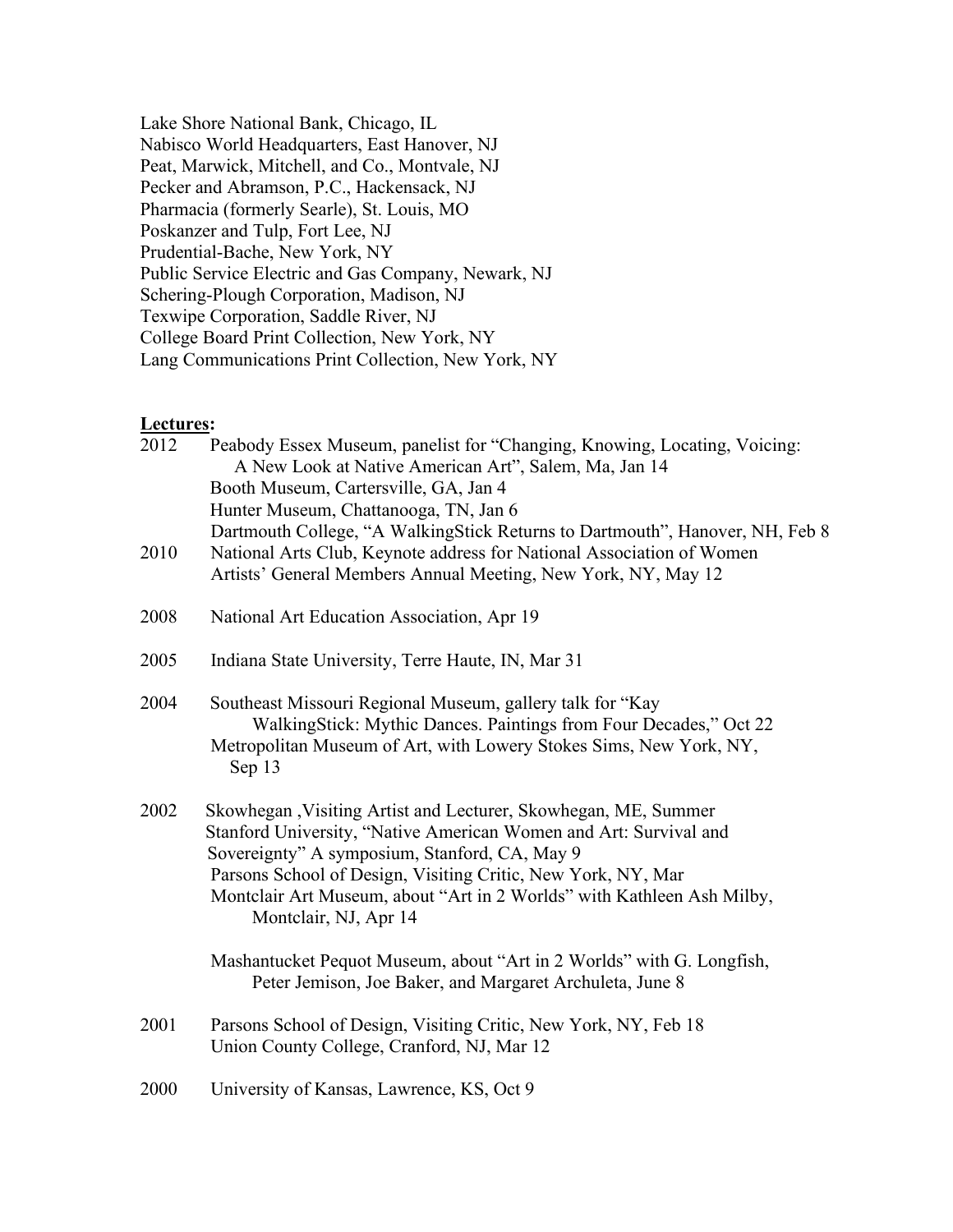|      | Haskell Institute, Lawrence, KS, Oct 10<br>Montclair Museum, Montclair, NJ, Nov 11<br>Heard Museum, "An Afternoon with Friends," for the opening of Billy Jean Baguly<br>Archives of the Heard Museum, Nov 4                                                                                                                                                                                                                                                                                                                                                                                                                                                                          |
|------|---------------------------------------------------------------------------------------------------------------------------------------------------------------------------------------------------------------------------------------------------------------------------------------------------------------------------------------------------------------------------------------------------------------------------------------------------------------------------------------------------------------------------------------------------------------------------------------------------------------------------------------------------------------------------------------|
| 1998 | Columbia University, Department of Arts and Humanities, Summer Institute<br>Lecturer, New York, NY, June 27<br>San Francisco State University, "Native American Art and Post-Modernism,"<br>Panelist/Lecturer, San Francisco, CA, May 1<br>Colgate University, Art Department Lecture Series, Hamilton, NY, Apr 15<br>Rochester Institute of Technology, "Native Voices Symposium on Contemporary<br>Native American Issues," Rochester, NY, Mar 28<br>Cornell University, "Mind and Memory: Explorations of Creativity in the Arts,"<br>Ithaca, NY, Feb 23<br>Herbert F. Johnson Museum of Art, Cornell University, Public Interview with<br>Richard Artschwager, Ithaca, NY, Jan 31 |
| 1997 | Cornell University, "IAAY 1997 College Colloquium," Panelist, Ithaca, NY, Oct 5<br>University of Northern Iowa, Cedar Falls, IA, Sep 5<br>Cornell University, "Conference on Creativity," Panelist, Ithaca, NY,<br>Apr 18 and 19                                                                                                                                                                                                                                                                                                                                                                                                                                                      |
| 1996 | Palazzo Massimo, Cornell University in Rome Program, "Finding the Center,"<br>Rome, Italy, Apr 15<br>Temple University, Tyler Program in Rome, Final Critiques, Rome, Italy,<br>Apr 11<br>Syracuse University, Guest Artist/Lecturer, Syracuse, NY, Oct 8 and 9<br>Rhode Island School of Design, Providence, RI, Dec 3 and 4                                                                                                                                                                                                                                                                                                                                                         |
| 1995 | University of Central Florida, Orlando, FL, May 23<br>Arizona State University, Visiting Artist, Tempe, AZ, Feb 6, 7, and 8<br>University of Arizona, Visiting Artist, Tucson, AZ, Mar 23 and 24<br>University of Montana at Billings, Bozeman, and Missoula, MT,<br>Oct 2, 3, and 4<br>Kresge Museum, East Lansing, MI, Oct 28<br>American Association of Religion and Art Convention, "The Spiritual Component<br>of My Paintings," Philadelphia, PA, Nov 8                                                                                                                                                                                                                         |
| 1994 | Cleveland Center for the Arts, "Seven in a Series: Culture, Gender, and Art,"<br>Visiting Artist, Cleveland, OH, Nov 17-19<br>Vermont College of Norwitch University, Visiting Artist, Montpelier, VT,<br>July27 - 28                                                                                                                                                                                                                                                                                                                                                                                                                                                                 |

Antioch College, Yellow Springs, OH, May 19 and 20

CAA Convention Panelist, "Ethnicity and Abstraction: An Examination of Essentialists Stances," moderator Kellie Jones, New York, NY, February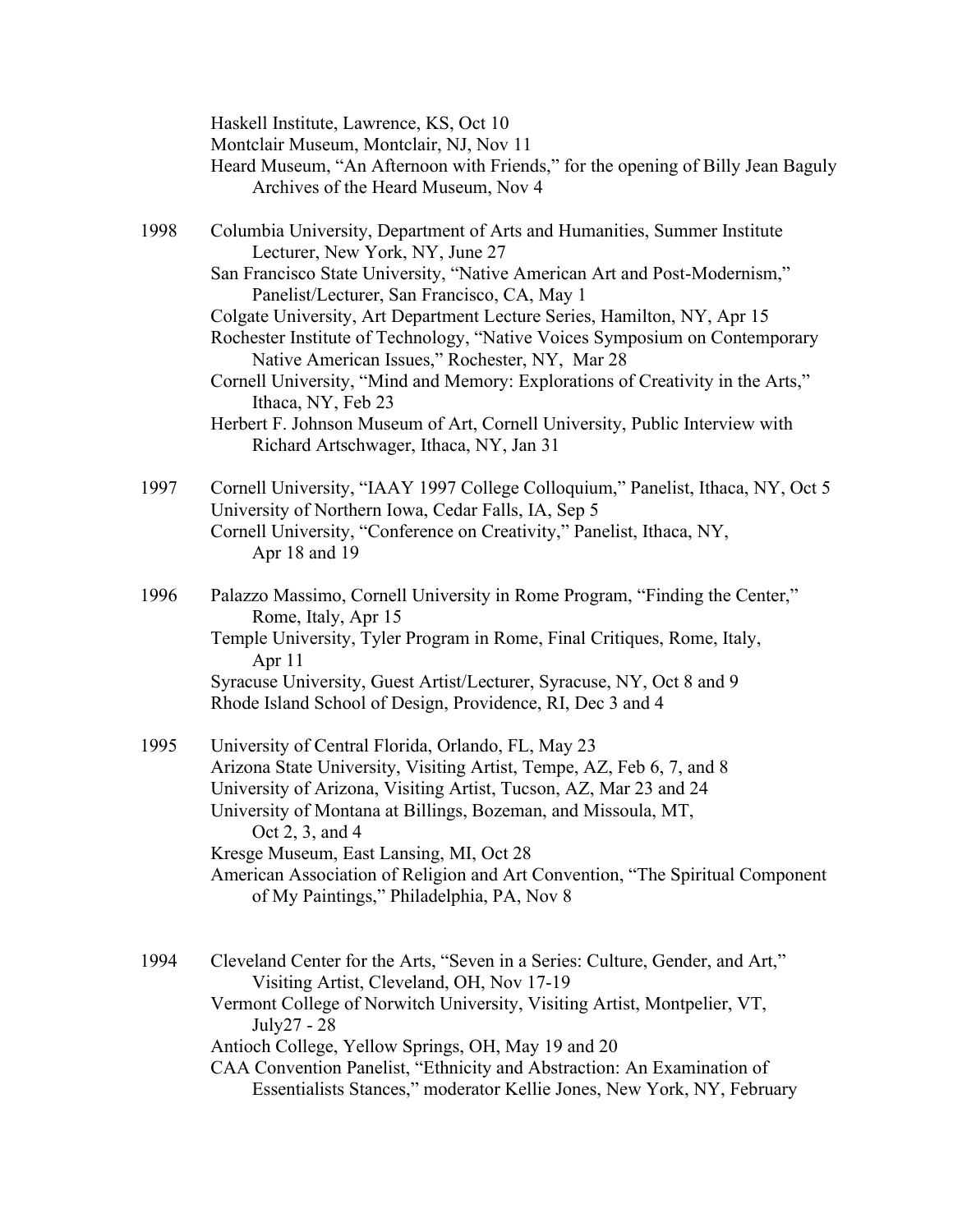|           | Contemporary Arts Museum, "Land, Spirit, Power," Panelist, Houston, TX, June 4<br>Eiteljorg Museum, Truman Lowe Retrospective, Panelist, Indianapolis, IN,<br>May 30 |
|-----------|----------------------------------------------------------------------------------------------------------------------------------------------------------------------|
| 1993      | University of Missouri, Juror's Presentations and Lecture, Kirksville, MO,<br>Feb 6                                                                                  |
| 1992      | New School, "Native American Artists and Issues," Feb 17,<br>New York, NY                                                                                            |
|           | University of Colorado, Visiting Artist, Boulder, CO, Mar 16-20                                                                                                      |
| 1991      | SUNY Purchase, Art Department, "Identity in the Visual Arts," Panel Discussant,<br>Purchase, NY, Dec 11                                                              |
|           | Heard Museum Symposium "Shared Visions," Panelist, "The Native Fine Arts<br>Movement of the 21 <sup>st</sup> Century," Phoenix, AZ, May 9-10                         |
|           | Stanford University, Guest Artist and Lecturer, Palo Alto, CA                                                                                                        |
|           | University of Minnesota, Teacher, Guest Artist and Lecturer, Split Rock Arts<br>Program, Duluth, MN, July 7-13                                                       |
| 1990      | Mid-American, CAA, "The Decade Show," Panelist                                                                                                                       |
|           | University of Arizona, "Border and Bridges Conference," Tucson, AZ,<br>October 18-20                                                                                 |
|           | CAA Convention, "Institution/Revolution, Post Modern Native American Art,"<br>Panelist, moderator Dr. Jackson Rushing, February, New York, NY                        |
| 1989      | City College of New York, "Transformations of Ethnic Content in Contemporary<br>Art," Guest Lecturer and Symposium Panelist,                                         |
|           | New York, NY<br>WCA Convention, "The Subjective Response in Contemporary Landscape,"                                                                                 |
|           | Panelist, San Fransisco, CA                                                                                                                                          |
| 1985      | University of California at Davis, Symposium on "Women of Sweetgrass Cedar and<br>Sage" Show, Davis, CA                                                              |
| 1983      | Oklahoma State University, Symposium, "Differing Dimensions of Native                                                                                                |
|           | American Art," Stillwater, OK, Oct 3<br>University of Vermont, Guest Lecturer, Burlington, VT, November 29,                                                          |
| Teaching: |                                                                                                                                                                      |
|           | 1998-2005 Cornell University, Department of Fine Art, Professor of Art, Ithaca, NY                                                                                   |

- 
- 2000 Art Center of Northern New Jersey, one-day workshop, New Millford, NJ, November 10<br>1999 Art Center for Northern New Jersey, weekend workshop, New Millford, NJ, October 1-3 Art Center for Northern New Jersey, weekend workshop, New Millford, NJ, October 1-3
- 1995-98 Cornell University, Department of Fine Art, Associate Professor of Art, Ithaca, NY
- 1995 Atlantic Center for the Arts, New Smyrna Beach, Florida, March 6-27 Vermont Studio Center, Johnson, VT, June 12-July 9